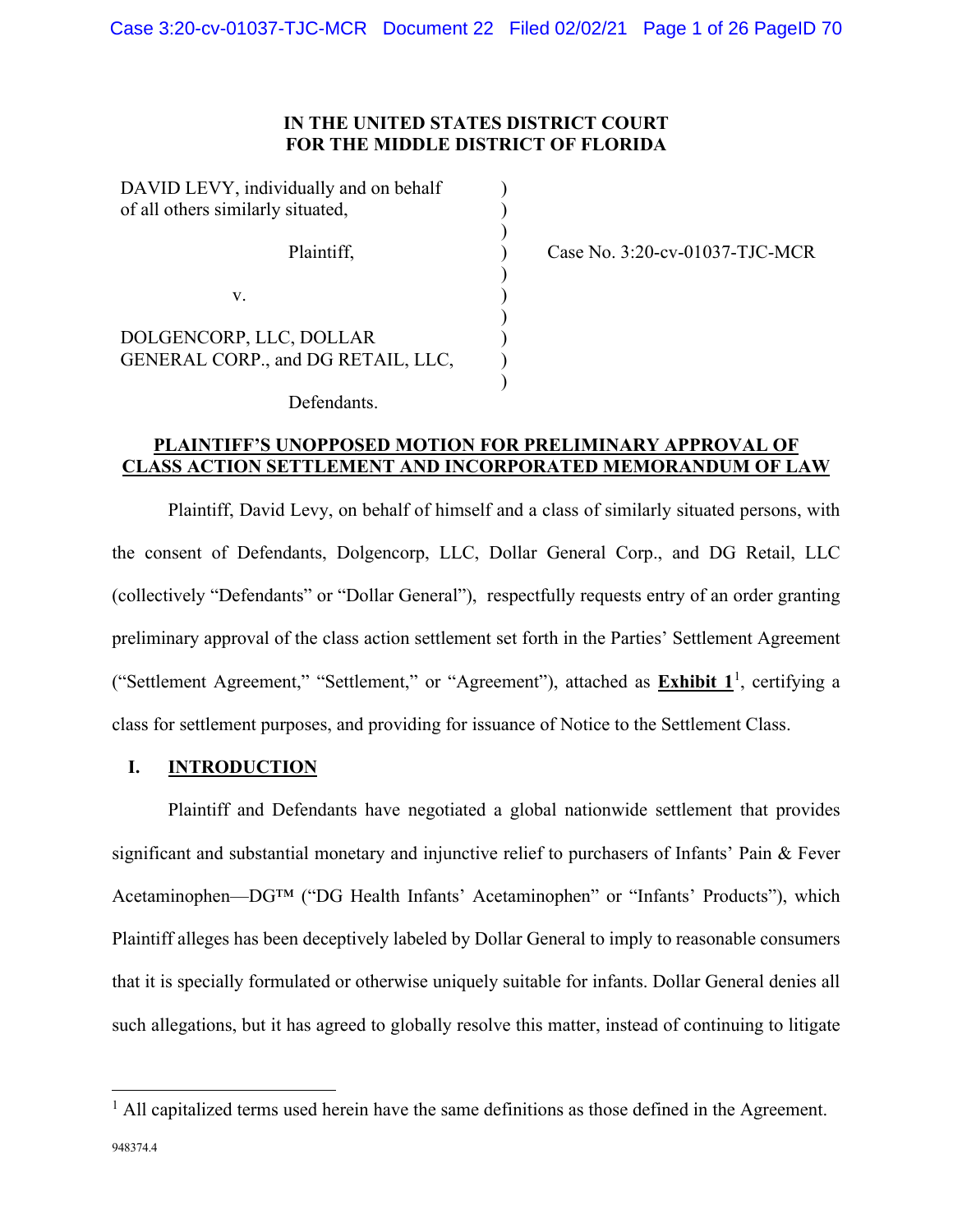#### Case 3:20-cv-01037-TJC-MCR Document 22 Filed 02/02/21 Page 2 of 26 PageID 71

this action and potential putative class actions across the country. Under the supervision of the Honorable Morton Denlow (ret.), the parties conducted a multi-month, extensive, arm's-length negotiation, which included a lengthy formal mediation and continuing follow-up efforts, and which has resulted in the executed Settlement Agreement.

Pursuant to the Settlement Agreement, Dollar General has agreed, among other things, to offer substantial refunds to Settlement Class Members for their purchases of Infants' Products and to provide important injunctive relief. Notice of this Settlement Agreement will be disseminated to Class Members via, among other things, (i) publication notice, (ii) establishment of a settlement website, and (iii) direct notice (along with a Claim Form) by email or direct mail to available addresses.

If approved, the Settlement will bring an end to what otherwise promises to be contentious and costly litigation centered on unsettled legal questions. Given the immediate and substantial benefits the Settlement Agreement will provide to the Class, there can be no question that the terms of the proposed Settlement Agreement are at least "fair, reasonable, and adequate" and should receive the Court's preliminary approval, so that the Class can be informed and be heard as to their opinions of the Settlement Agreement at the Final Fairness Hearing.

This motion seeks the entry of a Preliminary Approval Order providing for:

- 1. Preliminary Approval of the Settlement Agreement;
- 2. Conditional certification of a Settlement Class, and appointment of Plaintiff as Class Representative, and appointment of Plaintiff's counsel as Class Counsel;
- 3. Approval of the Settlement Administrator, Notice Administrator and Escrow Agent;
- 4. Approval of the Notice Program describing: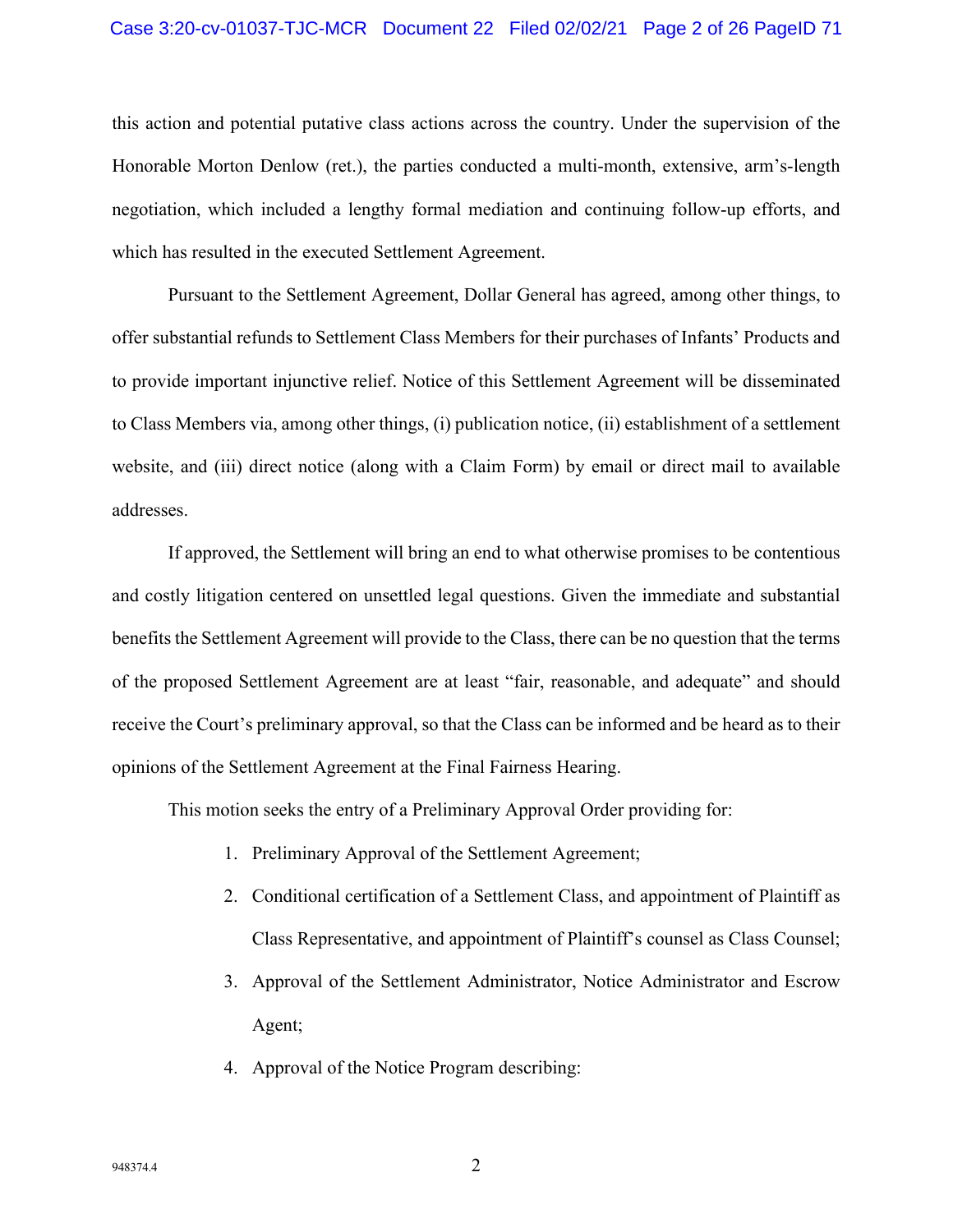- a. The Settlement and the Settlement Class Members' rights;
- b. The proposed Release of claims;
- c. Class Counsel's request for a Fee Award and Class Representative Service Award; and
- d. The procedure for opting-out of or objecting to the settlement.
- 5. Approval of the Claims Process; and
- 6. The scheduling of a Final Approval Hearing.

The Parties' proposed Settlement Agreement is fair and well within the range of Preliminary Approval. *See* Declaration of Scott Edelsberg ("Edelsberg Decl.") ¶ 2, attached as **Exhibit 2**. First, it provides relief for Settlement Class Members where their recovery, if any, would otherwise be uncertain, especially given Defendants' ability and willingness to continue its vigorous defense of the case. Second, the Settlement was reached only after first engaging in prelitigation discovery and extensive arm's-length negotiations, including a mediation that lasted a full day with significant continued negotiation with Judge Denlow. Third, the Parties did not negotiate the amount of attorneys' fees or the service award until they had agreed in principle to all other material terms of the Settlement. The Settlement was not conditioned on any amount of attorneys' fees for Class Counsel or Service Award for Plaintiff, which speaks to the fundamental fairness of the process. Edelsberg Decl. ¶ 5.

## **II. BACKGROUND**

#### **a. Facts**

Dollar General sells its DG Health Infants' Acetaminophen, a private-label product, which it compares to brand-name Infants' Tylenol. Compl. ¶¶ 2, 5, 34, ECF No. 1. Ten years ago, liquid acetaminophen marketed for "infants" was available only with a concentration of 80 mg/mL of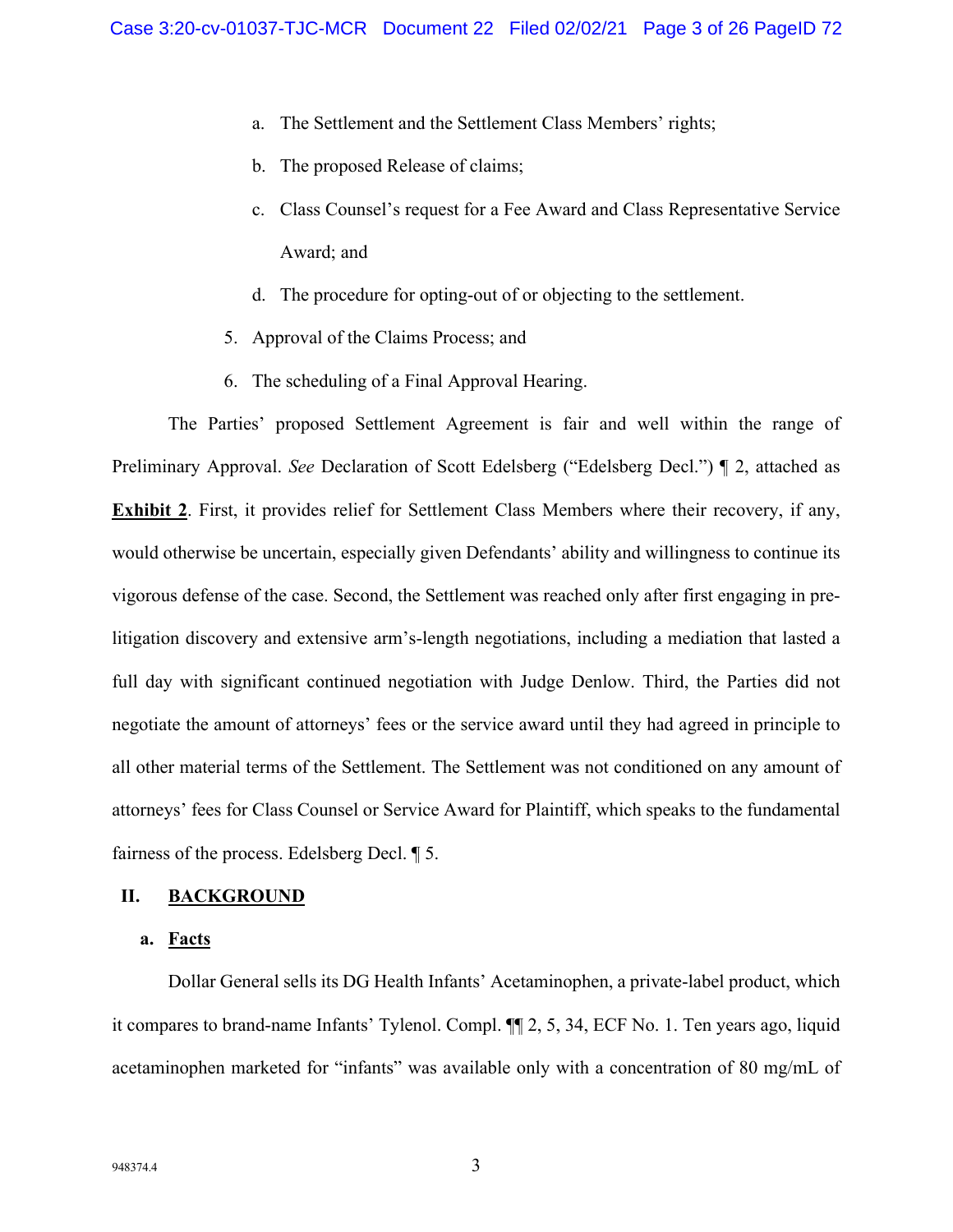acetaminophen, and liquid acetaminophen marketed for "children" was available only with a concentration of 160 mg/5 mL of acetaminophen. *Id.* ¶ 22. In May 2011, after several wellpublicized child deaths, manufacturers (including Dollar General) changed infants' acetaminophen to 160 mg/5 mL, the same concentration as children's acetaminophen, to avoid confusion and possible overdose. *Id.* ¶¶ 23-25. Since then, the only differences in liquid acetaminophen marketed for infants versus children have been the price and dosing instrument included with the product (i.e., Dollar General's Infants' Products come with a syringe while the Children's Pain & Fever Acetaminophen—DG™ ("DG Health Children's Acetaminophen" or "Children's Products") come with a plastic cup). *Id.* ¶ 26. Both the Infants' and Children's Products contain the same 160 milligram concentration of acetaminophen and are interchangeable. *Id.* ¶ 27. As such, both Products are suitable for infants and children, adjusting the dosage based only on the weight and age of the child. *Id.*

Plaintiff alleges the representations made on the front of each of the Infants' Products sold during the Class Period—including the name "Infants'" itself—are misleading because they lead reasonable consumers, like Plaintiff, to believe the Infants' Products are made specially for infants and are uniquely suitable for infants, when in fact, they are identical to the Children's Products (which are sold at a substantially lower price). *Id.* ¶¶ 3-7, 29-39. Based on these misrepresentations, Plaintiff seeks class-wide recovery for Dollar General's violations of the Florida and Deceptive and Unfair Trade Practices Act, Florida Statute § 501.211 *et seq.*; violation of the Magnuson-Moss Warranty Act, 15 U.S.C. § 2301 *et seq.*; and unjust enrichment.

Defendants deny Plaintiff's claims and contentions.

## **b. Procedural History**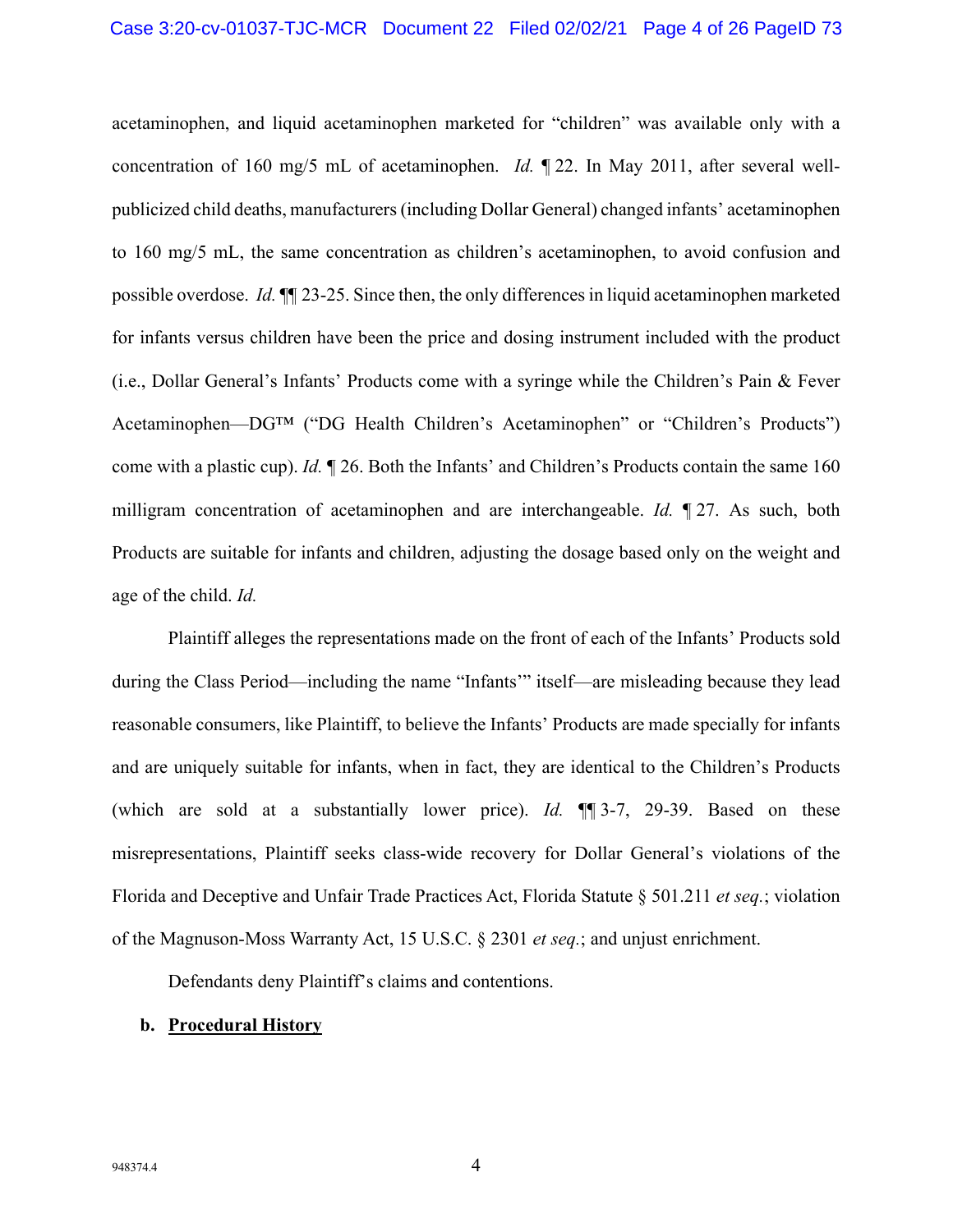Plaintiff filed this action on September 15, 2020. *See* Compl. Before filing his Complaint, Plaintiff provided pre-suit notice to Defendants. Edelsberg Decl. ¶ 4. During this pre-suit time period, the Parties and their respective counsel first engaged in extensive direct negotiations over multiple months in the spring and summer of 2020. *Id.* Then, after filing, the Parties engaged in extensive arm's-length negotiations under the supervision of Judge Denlow, who is a retired Article III judge from the Northern District of Illinois and now an experienced mediator with JAMS. *Id.* ¶ 3. The Parties' mediation efforts included a formal mediation on October 12, 2020. *Id.* After the mediation, the Parties spoke every few days with Judge Denlow until the final material terms were agreed to. *Id.* In working with the mediator, the Parties exchanged multiple rounds of settlement proposals related to all aspects of settlement, eventually reaching an agreement in principle in early November 2020. *Id.* The result was the Parties' Settlement Agreement, which, if approved, will resolve this Litigation in a manner that is fair, reasonable, and reflects the best interests of the Settlement Class as a whole and avoids the expense, burden, and risks associated with further protracted, complex, class action litigation. *Id.* ¶¶ 2, 7, 16-20.

# **III. SUMMARY OF THE SETTLEMENT TERMS**

# **a. The Settlement Class**

The Settlement Class is defined as:

All individuals in the United States who purchased DG Health Infants' Acetaminophen within the Class Period for personal or household use.

Agreement § 2(*l*). The Class Period is September 15, 2016, to the date notice to the Settlement Class is first published. *Id.* § 2(p). Excluded from the Class are: (a) Defendants; (b) the officers, directors, or employees of Defendants and their immediate family members; (c) any entity in which Defendants have a controlling interest; (d) any affiliate, legal representative, heir, or assign of Defendants; (e) all federal court judges who have presided over this Action and their immediate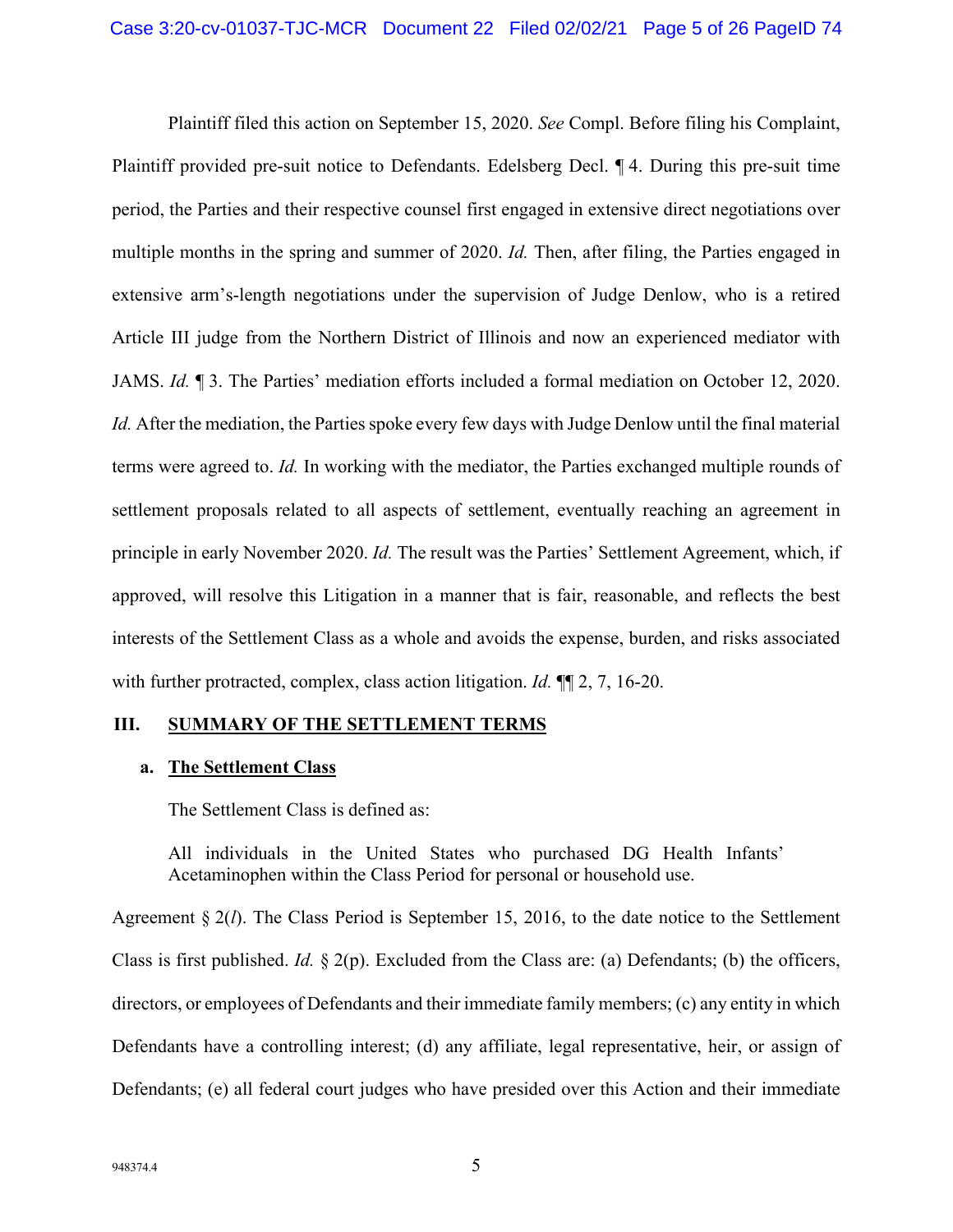family members; (f) all persons who submit a valid request for exclusion from the Class; and  $(g)$ those who purchased the DG Health Infants' Acetaminophen for the purpose of resale or for use in a business setting. *Id.* § 2(*l*).

## **b. Settlement Consideration**

## **i. Monetary Relief**

Defendants have agreed to establish a Claim Fund in the amount of \$1.8 million to reimburse Settlement Class Members for \$1.70 per Infants' Product for all claims submitted with proof of purchase, and \$1.70 per Infants' Product up to a maximum \$5.10 without proof of purchase. Agreement §§ 2(g), 5(b). The Claim Fund is a common fund that will also cover attorneys' fees and expenses in an amount to be approved by the Court, a service award to the named plaintiff in an amount to be approved by the Court, if any, certain notice and administration costs, and Claim Fund Expenses, if any. *Id.* Within 10 days of the Court entering the Preliminary Approval Order, Defendants will fund an escrow account with the estimated Settlement Administration Expenses, in an amount not to exceed \$300,000. *Id.* § 5(b)(1). Within 3 days of the Court entering the Final Settlement Order and Judgment, Defendants will deposit the remainder of the \$1.8 million. *Id.*

# **i. Injunctive Relief**

In addition to the monetary relief described above, the Settlement Agreement also includes important injunctive relief. Dollar General will not sell DG Health Infants' Acetaminophen unless it states that the liquid medicine in the Infants' Product contains the same concentration of liquid acetaminophen that is in DG Health Children's Acetaminophen or language on the labeling/packaging that is substantially similar.<sup>[2](#page-5-0)</sup> Agreement § 5(a)(i)(1).

<span id="page-5-0"></span><sup>&</sup>lt;sup>2</sup> Dollar General agrees to adhere to this restriction by 360 days following the Effective Date (i.e., the Injunctive Relief Effective Date). Agreement  $\S 5(a)(i)(1)$ . Sales of DG Health Infants'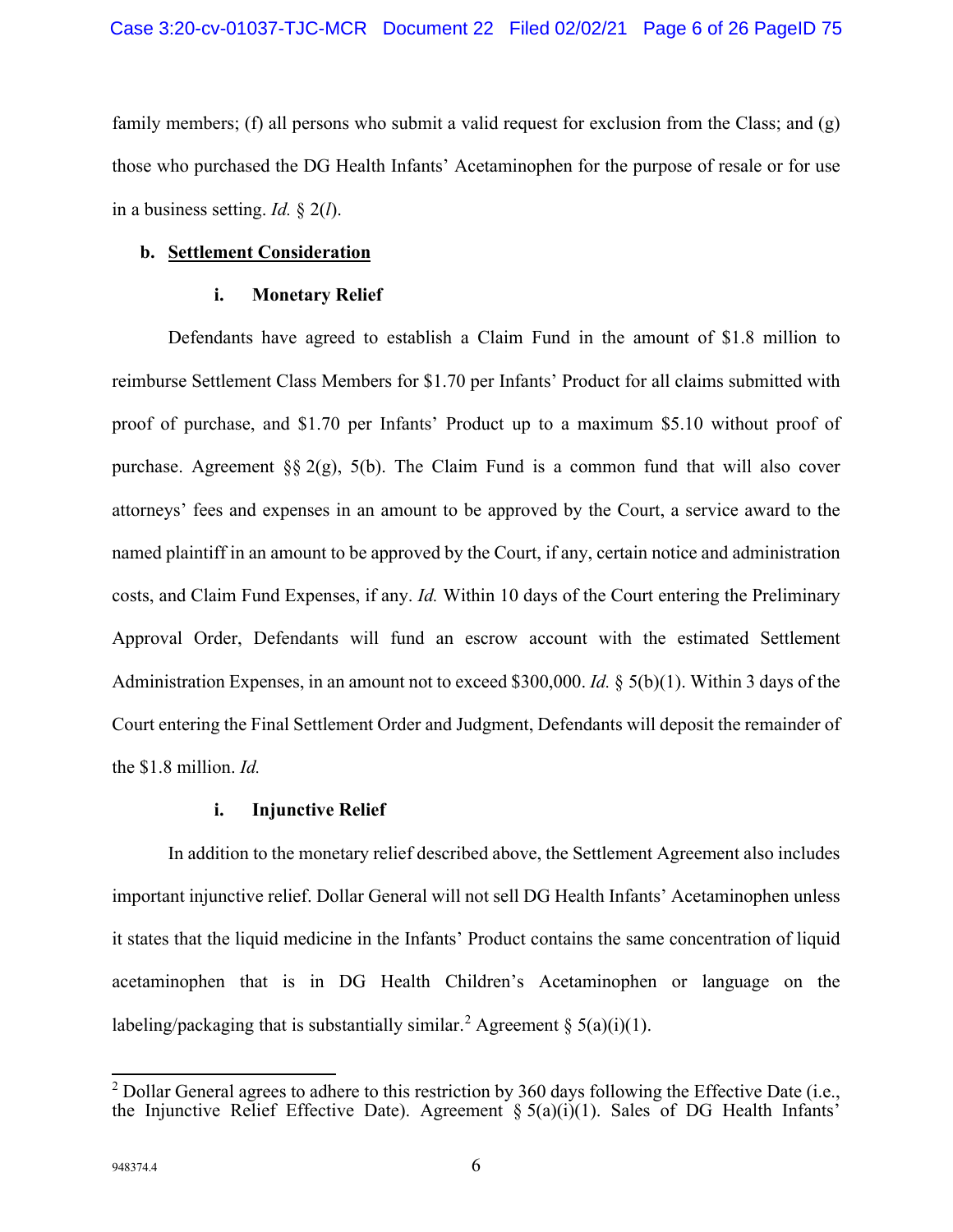## **c. The Notice Program**

Pending this Court's approval, JND Legal Administration ("JND") will serve as the Settlement Administrator and will be responsible for administrating the Notice Program. Agreement §§ 2(e), 7. The Notice Program consists of notice by publication, mail, and email. *Id.* § 7(b). JND will send Email Notice to the approximately 85,000 currently available emails provided by Defendants (or Mail Notice where an email bounces back or an email is not available, and a mailing address can be located), in addition to the mailing addresses that JND obtains by employing reverse look-up to the approximately 10,000 phone numbers provided by Defendants. *See* Agreement Exs. B (Notice Plan), D (Mailed Notice or Emailed Notice).

The Notice Program is designed to provide the Settlement Class with important information regarding the Settlement Agreement and their rights thereunder, including a description of the material terms of the Settlement Agreement; a date by which Settlement Class Members may Opt-Out of the Settlement Class; a date by which Settlement Class Members may object to the Settlement Agreement, Class Counsel's fee application and/or the request for a Service Award; the date of the Final Approval Hearing; and information regarding the Settlement Website where Settlement Class members may access the Agreement and other important documents. Agreement § 7(b)-(f).

### **i. Publication Notice**

Commencing within two weeks of the Court granting Preliminary Approval or some other date as set by the Court, the Claim Administrator shall cause to be published the Publication Notice

Acetaminophen manufactured prior to the Injunctive Relief Effective Date, or during the time Dollar General is using reasonably diligent efforts under the circumstances to modify its current packaging as required by the Settlement Agreement, shall not constitute a violation of the Settlement Agreement or be subject to any claims. *Id.* § 5(a)(ii). Dollar General is permitted to sell its existing inventory (including existing packaging and/or labeling) at the time of the Injunctive Relief Effective Date for a period of 360 days after the Injunctive Relief Effective Date. *Id.*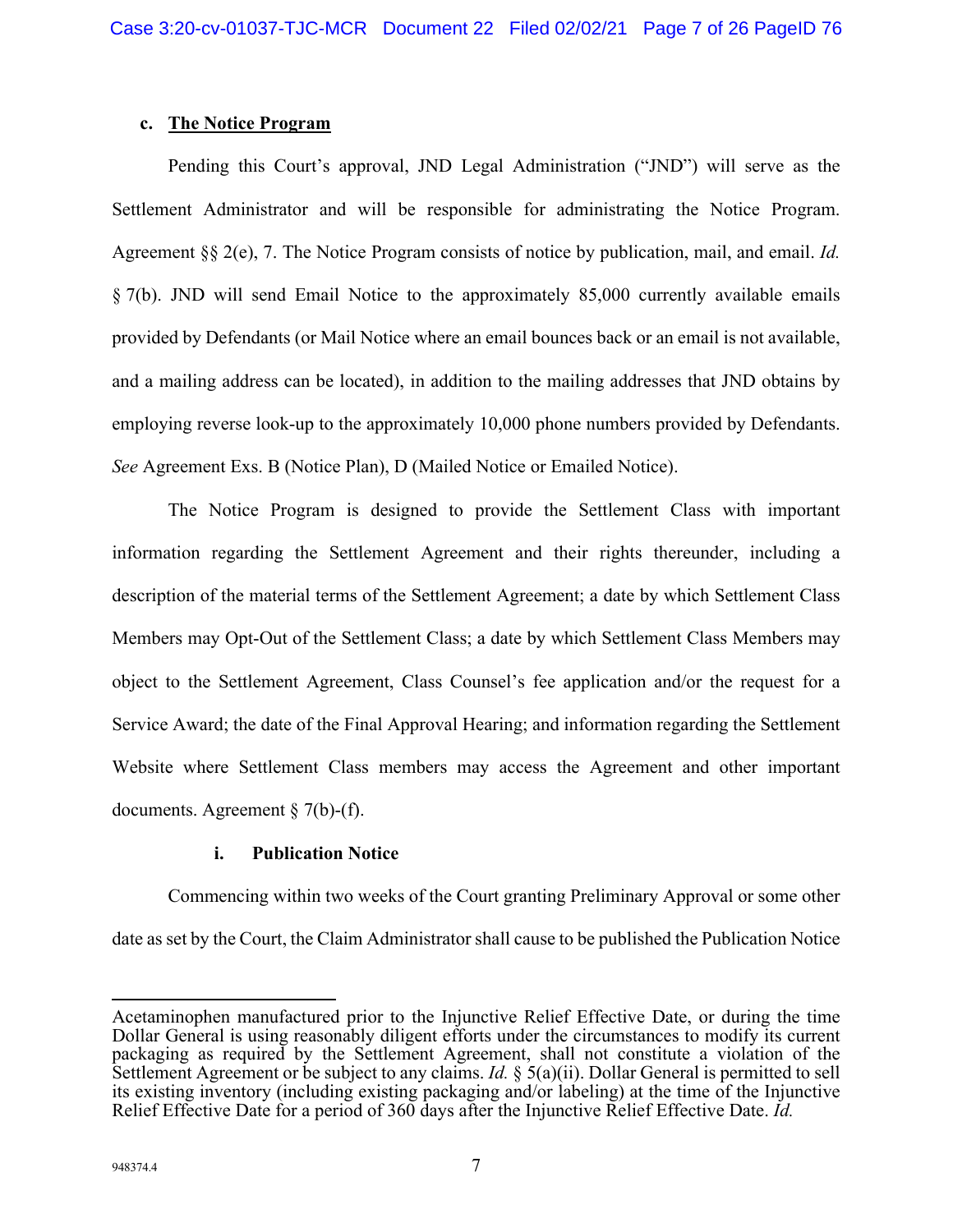substantially in the form and content of Exhibit C to the Settlement Agreement. Agreement  $\S 7(c)$ . The Notice Plan shall include dissemination of the Publication Notice translated into Spanish. *Id.*

## **ii. Mailed or Emailed Notice**

Commencing within two weeks of the Court granting Preliminary Approval or some other date as set by the Court, the Claim Administrator shall cause the Mailed or Emailed Notice substantially in the form and content of Exhibit D to the Settlement Agreement. Agreement  $\S 7(d)$ to be disseminated.

# **iii. Class Notice Package**

The Class Notice Package<sup>[3](#page-7-0)</sup> shall be available in electronic format on the Settlement Website and mailed as a hard copy or emailed by the Claim Administrator upon request. Agreement §7(e). The Settlement Website, which will be easily accessible through commonly used internet service providers, for the submission of claims, including the submission of Spanishlanguage Claim Forms. *Id.* §§ 2(ss), 7(a)(ii)(4). Although the Parties are not currently aware of any other litigation involving the same claims as the Action, if they become aware, within the Claim Submission Period, of pending litigation that concerns false advertising claims related to the Infants' Products, Dollar General shall direct the Claim Administrator to mail or email the Class Notice Package to counsel for the plaintiff in that litigation. *Id.* § 7(e).

### **d. Claims Process**

The Claims Process here is straightforward, easy to understand for Settlement Class members, and designed so that they can easily claim their portion of the Claim Fund. Edelsberg Decl. ¶ 6. Class Members shall have the opportunity to submit a claim to the Claim Administrator

<span id="page-7-0"></span><sup>&</sup>lt;sup>3</sup> The Class Notice Package shall contain a Class Notice substantially in the form of Exhibit E to the Settlement Agreement and the Claim Form substantially in the form of Exhibit F to the Settlement Agreement. Agreement § 2(o).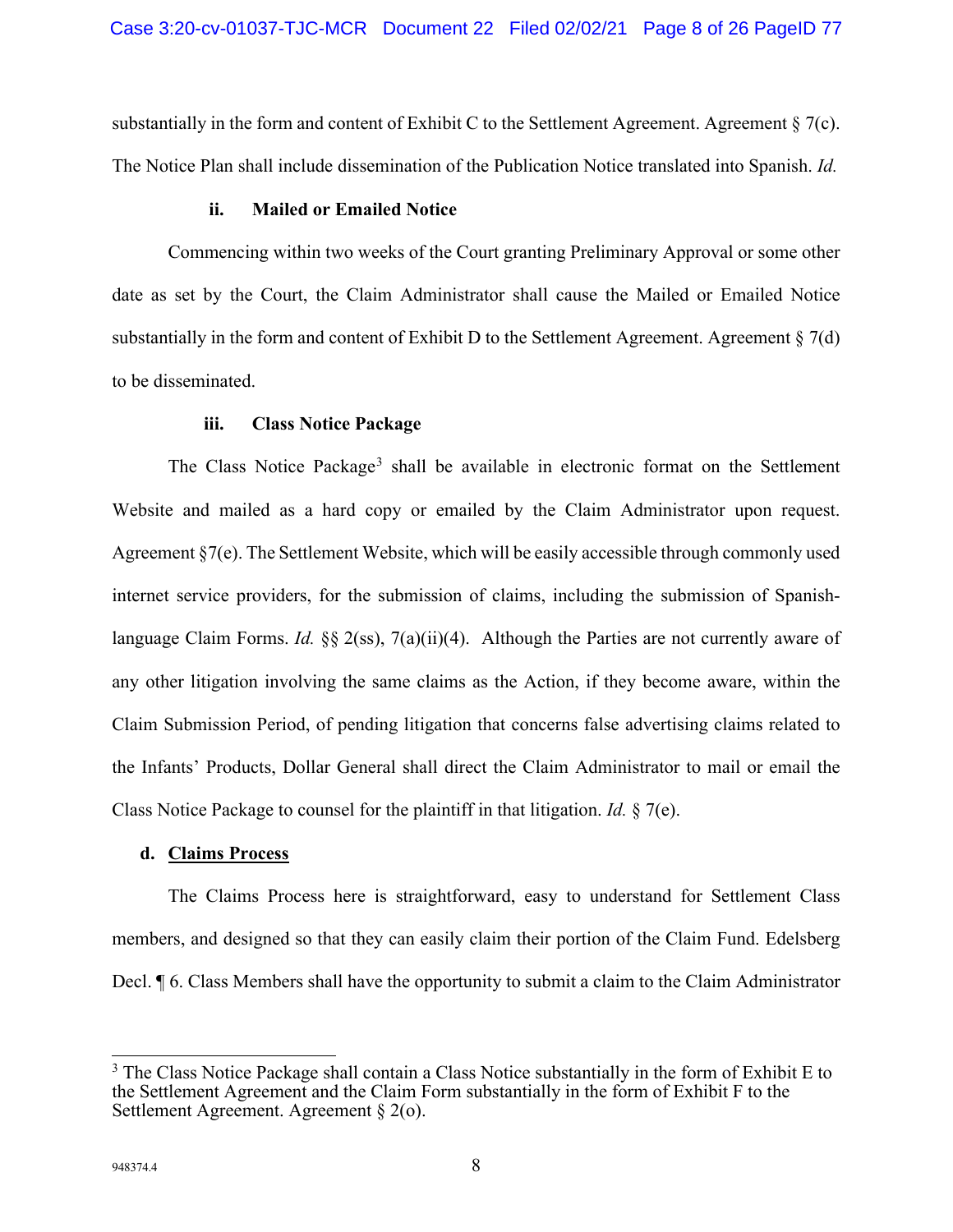during the Claim Submission Period by mail or through the Settlement Website. Agreement § 5(b)(iii); Agreement Ex. F (Claim Form). The Claim Administrator will administer the claim process according to Claims Administration Protocols, and neither Class Counsel nor Defendants shall participate in resolution of such claims. Agreement  $\S$  5(b)(vi); Agreement Ex. A.

#### **e. Allocation of the Claim Fund Payments**

The Claim Fund shall be distributed to Class Members who submit Approved Claims to the Claim Administrator as set forth below. *See* Agreement § 5(b)(ii)(4).

- i. With Proof of Purchase: Class Members who have a proof of purchase for all of their Infants' Acetaminophen during the Class Period will be entitled to a partial refund of \$1.70 for every 1 fl. oz. bottle of Infants' Acetaminophen and 2 fl. oz. bottle of Infants' Acetaminophen for which they have a valid proof of purchase, without limitation.
- ii. Without Proof of Purchase: Class Members who do not have a proof of purchase for all of their Infants' Acetaminophen purchase(s) during the Class Period will be entitled to a partial refund of \$1.70 for every 1 fl. oz. and 2 fl. oz. bottle of Infants' Acetaminophen for a maximum of 3 units, i.e., a total of up to \$5.10 per household.

Agreement  $\S$  5(b)(ii)(4).

If the total amount to be paid for eligible claims exceeds the Claim Fund Balance, then each Class Member's award shall be proportionately reduced on a pro rata basis. *Id.* § 5(b)(ii)(5). If the Claim Fund Balance is greater than the total amount to be paid for eligible claims, then each Class Member's award shall be proportionately increased on a pro rata basis such that the Claim Fund Balance is exhausted. *Id.* § 5(b)(ii)(6).

### **f. Opt-Out Procedures**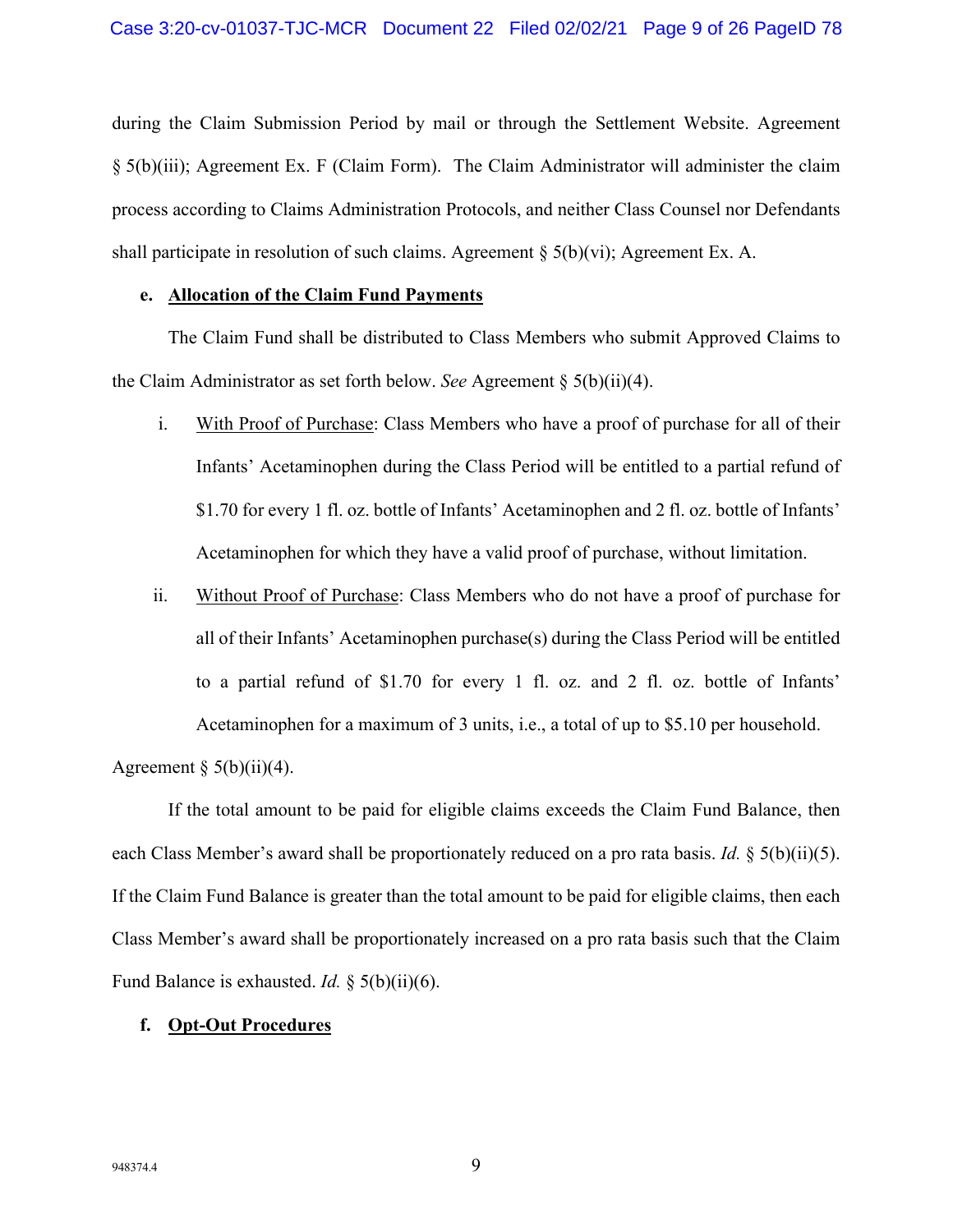All Class Members shall have the right to elect to Opt-Out of the monetary portion of the Settlement Agreement. Agreement § 8(b). Class Members seeking to be excluded from the Settlement Agreement must send to the Settlement Administrator a letter by U.S. mail that includes their name, address, phone number, a statement that they want to be excluded from the Class, the case name and number, and their signature. *Id.* § 8(b)(i). Opt-Out letters must be postmarked by the Opt-Out deadline specified in the Preliminary Approval Order, which shall be no later than 17 days before the Final Approval Hearing. *Id.* §§ 7(f), 8(b)(ii).

#### **g. Objection Procedures**

Any Class Member who does not Opt-Out may object to the approval of this Settlement Agreement, the Class Representative Service Award, or the Fee Award by filing with the Court a written objection at least 17 days before the Final Approval Hearing. Agreement  $\S(0)(i)$ . Objectors must also send copies of the written Objections and supporting documents to the Parties' counsel and the Claim Administrator. *Id.*

Objections must include: (1) the objector's name, address, email address, and phone number; (2) counsel information, if any; (3) a written statement explaining the factual and legal grounds for the Objection; (4) a statement, under penalty of perjury, evincing their Class membership; (5) indication of whether they will speak at the Final Approval Hearing; (6) a signature; (7) the name and case number; and (8) a list of any other class action objections by the objector and their counsel in the past five years. *Id.* § 8(c)(ii).

If the objector wants to appear and speak at the Final Approval Hearing, the Objection must also contain a detailed description of the evidence they will offer and the names and any addresses of any witnesses expected to testify at the Final Approval Hearing. *Id.* § 8(c)(iii).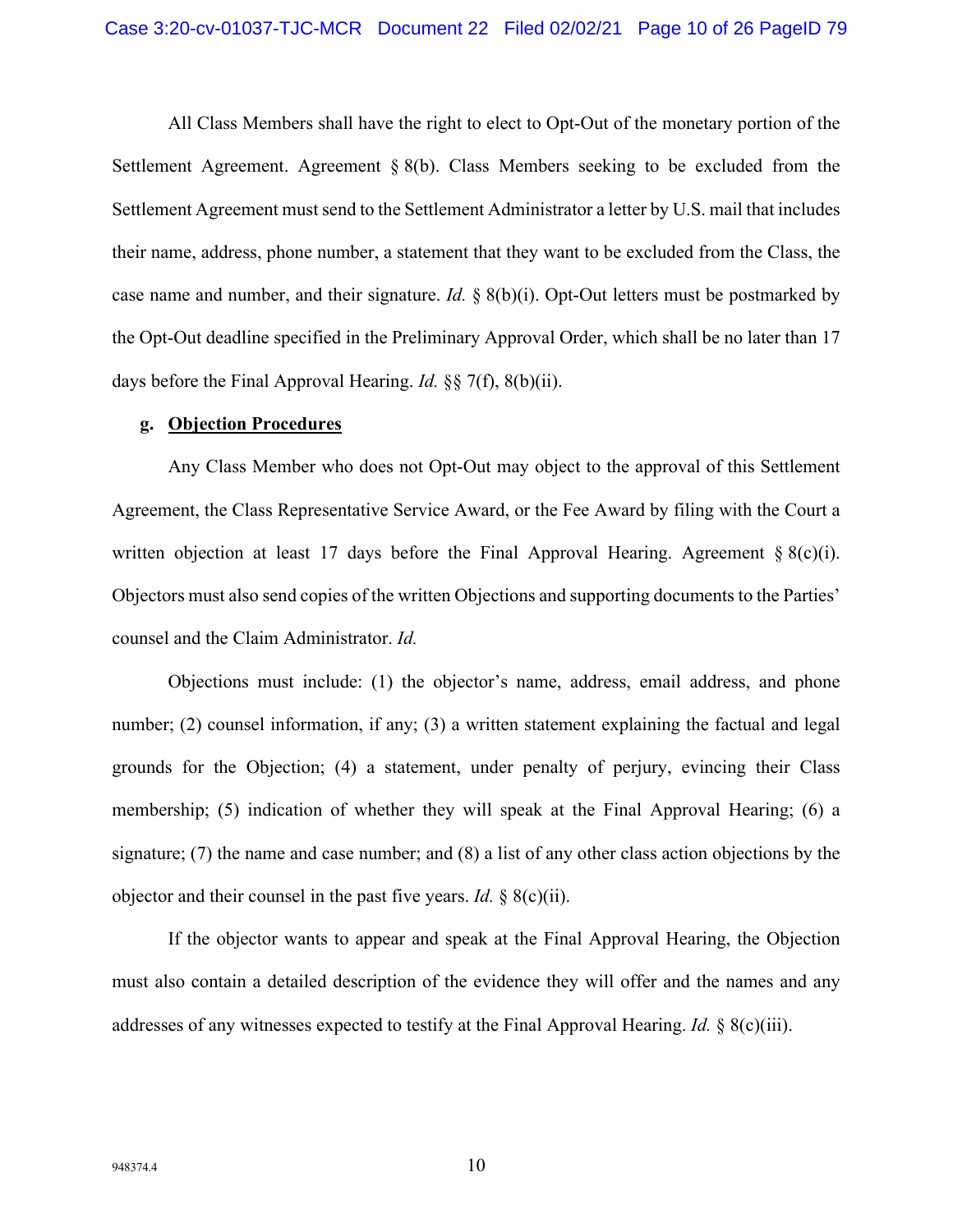Objecting Class Members agree to make themselves available for deposition in their county of residence. *Id.* § 8(c)(iv). A Class Member who objects to the settlement may also submit a Claim Form, which shall be processed in the same way as all other Claim Forms. *Id.* § 8(d).

#### **h. Release of Claims**

Payment, and other consideration paid or provided by Defendants in accordance with the Settlement Agreement, shall constitute the full and final settlement of the Litigation, and upon the Effective Date, the Released Parties shall have no further liability or obligation to any Releasing Party, except as specifically set forth in this Settlement Agreement or in the Final Judgment and Order. Agreement § 9. Upon the Effective Date, each Releasing Party shall release and discharge the Released Parties from any claims, causes of action, or liabilities which the Releasing Parties have or may have concerning the Infants' Products arising from or in any way relating to the conduct alleged in the Complaint, except claims of breach of the Settlement Agreement. *Id.* However, claims for medical harm or personal injuries are not barred by this Release. *Id.*

#### **i. Contingencies**

The Parties shall each have the right to unilaterally terminate the Settlement Agreement if the Settlement does not obtain final approval (including through any appeals) or if the settlement is approved by the Court with material modifications to the Preliminary Approval Order or the Settlement Agreement. Agreement § 11. In addition, Defendants have the right to terminate the settlement if more than 100 Settlement Class Members Opt-Out. *Id.*

#### **j. Class Counsel Fees and Expenses and Plaintiff's Service Award**

Class Counsel shall apply for an award of attorneys' fees and expenses not to exceed onethird of the Claim Fund, which shall be paid from the Claim Fund. Agreement  $\S$  6(a). Class Counsel may also ask the Court to award a Class Representative Service Award for the named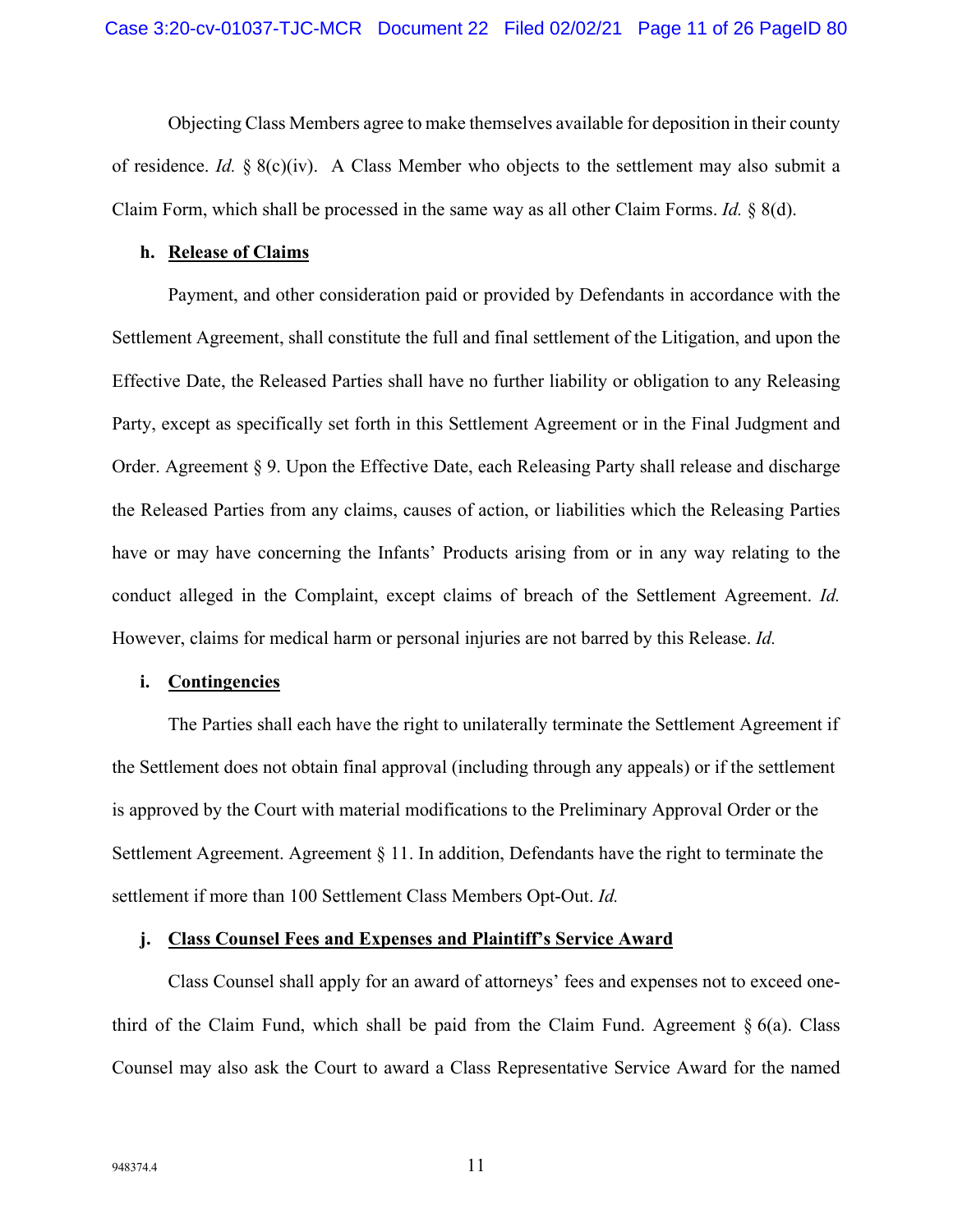Plaintiff in an amount not to exceed \$5,000, which shall be paid from the Claim Fund. *Id.* § 6(b). The Parties agree that these amounts are to be determined by the Court, and the denial or decrease in the amount sought shall have no effect on the validity of the Settlement Agreement. *Id.*  $§§ 6(a)(iii), 11(a).$ 

## **IV. THE PROPOSED SETTLEMENT WARRANTS PRELIMINARY APPROVAL**

#### **a. The Legal Standard for Preliminary Approval**

Before a class action may be dismissed or compromised, notice must be given in the manner directed by the court, and judicial approval must be obtained. Fed. R. Civ. P. 23(e). As a matter of public policy, courts favor the pretrial settlement of class action lawsuits. *In re U.S. Oil & Gas Litig*., 967 F.2d 489, 493 (11th Cir. 1992). The policy favoring settlement is especially relevant in class actions and other complex matters, where the inherent costs, delays and risks of continued litigation might otherwise overwhelm any potential benefit the class could hope to obtain. *See*, *e.g*., *Ass'n for Disabled Americans, Inc. v. Amoco Oil Co.*, 211 F.R.D. 457, 466 (S.D. Fla. 2002) ("There is an overriding public interest in favor of settlement, particularly in class actions that have the well-deserved reputation as being most complex.") (citing *Cotton v. Hinton*, 559 F.2d 1326, 1331 (5th Cir. 1977)).

Rule  $23(e)(2)$  was amended in 2018 to require parties to provide courts with sufficient information to determine that it will likely be able to approve the settlement as fair, reasonable, and adequate. Prior to the amendments, Rule 23 did not specify standards for courts to follow when deciding whether to grant preliminary approval. Now, "Rule 23(e)(2)(A-B) requires counsel demonstrate the proposed settlement has satisfied certain 'procedural' concerns, and Rule 23(e)(2)(C-D) requires the proposed settlement satisfy a 'substantive' review." *In re Blue Cross Blue Shield Antitrust Litig.*, No. 2:13-CV-20000-RDP, 2020 WL 8256366, at \*6 n.4 (N.D. Ala.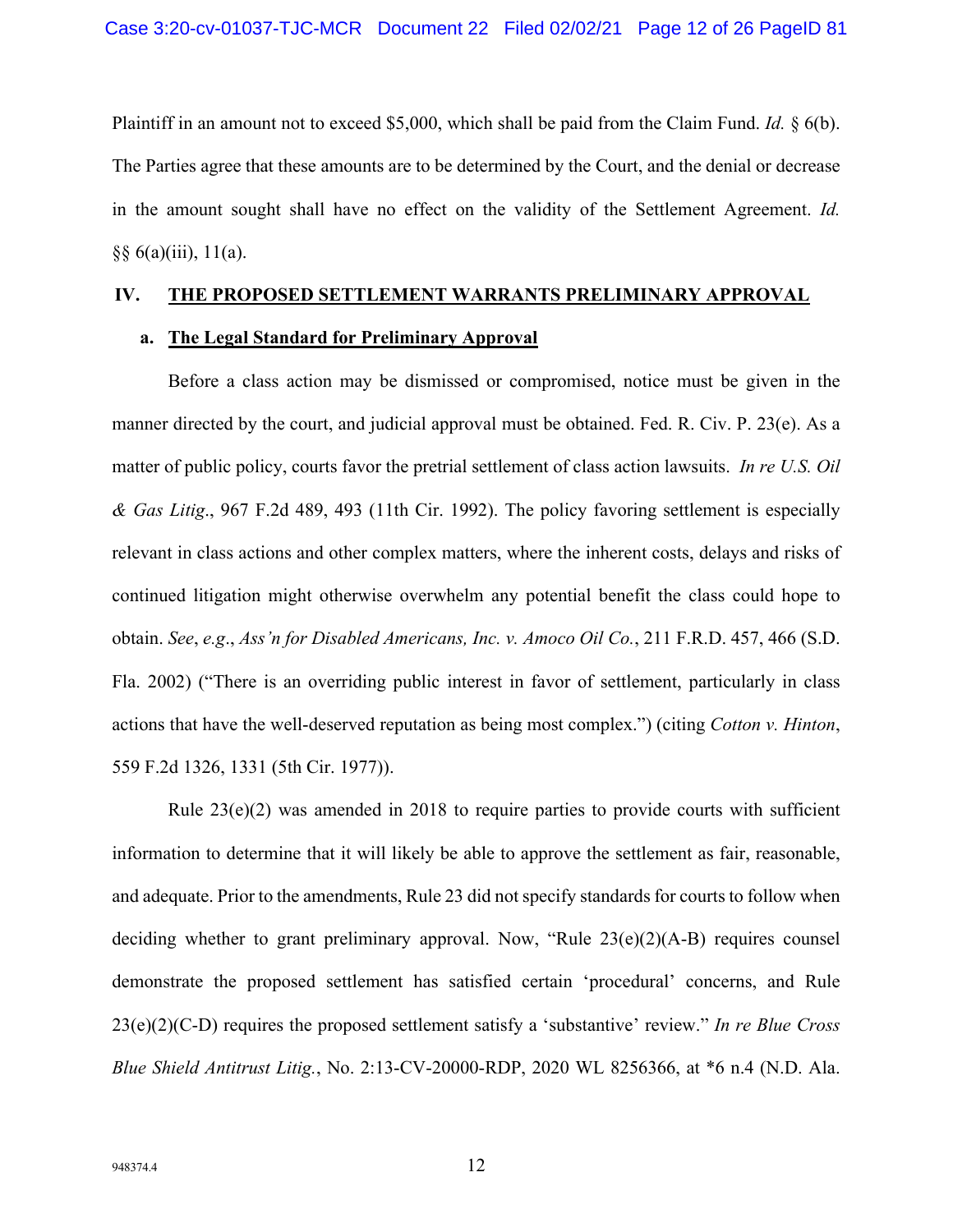Nov. 30, 2020). Specifically, to determine whether a settlement is fair, reasonable, and adequate, courts must consider whether (a) the adequacy of representation of the class; (b) negotiations were at arm's length; (c) the adequacy of the relief provided (including consideration of: (i) the costs, risks, and delay of continued litigation; (ii) how claims will be processed and relief distributed to the class; (iii) the terms and timing of any proposed award of attorneys' fees; and (iv) any agreements made in connection with the proposed settlement); and (d) class members are treated equitably relative to each other. Fed. R. Civ. P. 23(e)(2).

Approval of a class action settlement is a two-step process. *Fresco v. Auto Data Direct, Inc.*, 2007 WL 2330895, at \*4 (S.D. Fla. 2007). Preliminary approval is the first step, requiring the Court to "make a preliminary determination on the fairness, reasonableness, and adequacy of the settlement terms." *Id*. (citations omitted). In the second step, after notice to settlement class members and time and opportunity for them to object or otherwise be heard, the court considers whether to grant final approval of the settlement as fair and reasonable under Rule 23. *Id*.

The standard for granting preliminary approval is low—a proposed settlement will be preliminarily approved if it falls "within the range of possible approval" or, otherwise stated, if there is "probable cause" to notify the class of the proposed settlement and "to hold a full-scale hearing on its fairness." *In re Mid-Atl. Toyota Antitrust Litig.*, 564 F. Supp. 1379, 1384 (D. Md. 1983). Thus, "[p]reliminary approval is appropriate where the proposed settlement is the result of the parties' good faith negotiations, there are not obvious deficiencies, and the settlement falls within the range of reason." *In re Checking Account Overdraft Litig.*, 275 F.R.D. 654, 661-62 (S.D. Fla. 2011). This standard requires courts to "make a preliminary finding that the proposed settlement is sufficiently fair, reasonable, and adequate on its face to warrant presentation to the class members." *In re Blue Cross Blue Shield Antitrust Litig.*, 2020 WL 8256366, at \*14.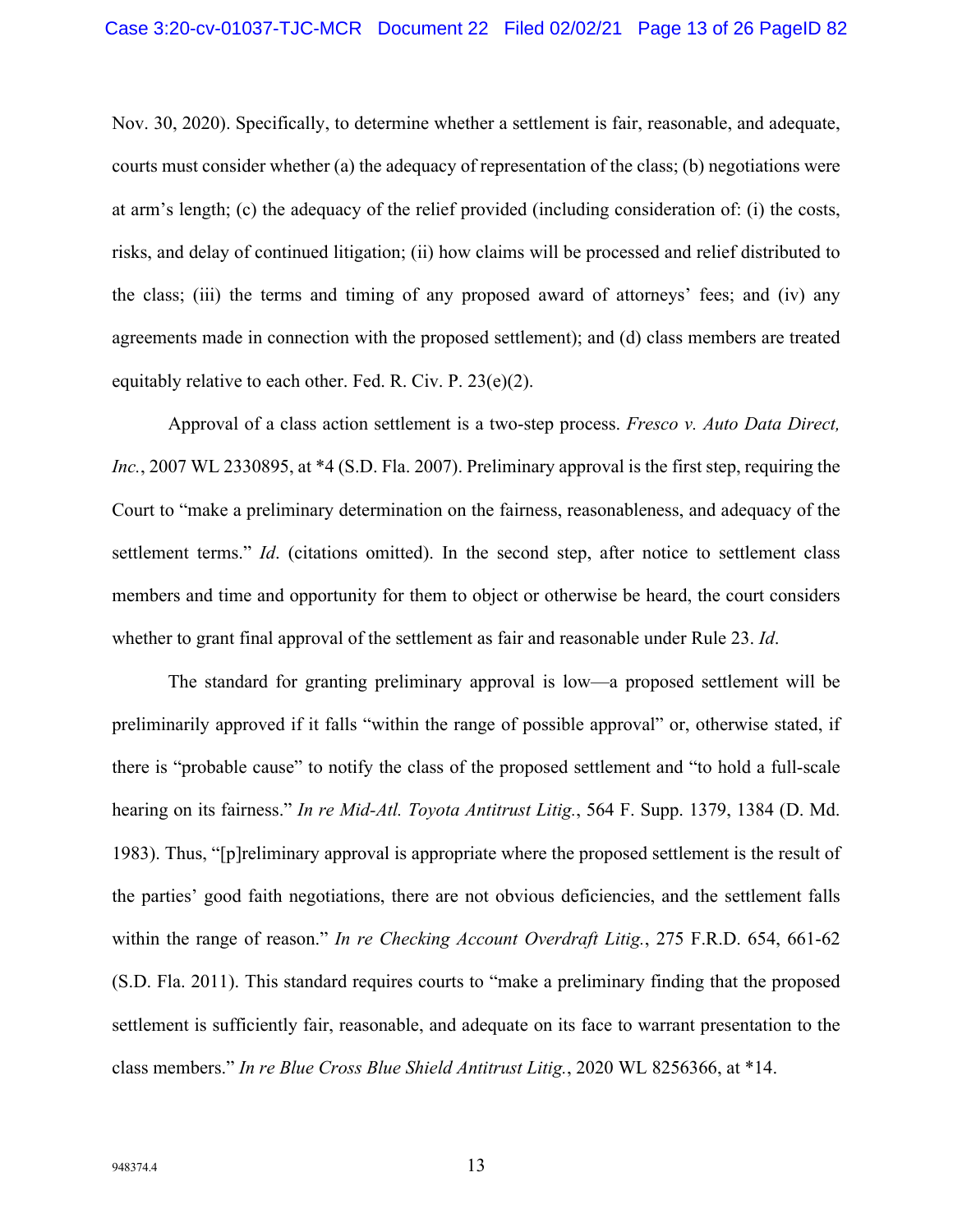Class Counsel and Defendants respectfully request that the Court take the first step in the process and preliminarily approve the Settlement. Here, the proposed Settlement Agreement is the product of arm's-length negotiations before an experienced and respected mediator, by counsel with significant experience in complex class action litigation, carries no obvious deficiencies, and falls well within the range of possible approval. The Court should therefore grant preliminary approval.

#### **b. The Settlement Satisfies the Criteria for Preliminary Approval**

The Settlement meets the standard for preliminary approval. First, the process of reaching the Settlement Agreement bears all the hallmarks of a non-collusive, good-faith agreement. *In re Blue Cross Blue Shield Antitrust Litig.*, 2020 WL 8256366, at \*6 n.4; Fed. R. Civ. P. 23(e)(2)(A)- (B). Settlement was reached in the absence of collusion, and is the product of good-faith, informed and arm's length negotiations by competent counsel. Second, the Settlement Agreement is substantively fair, reasonable, and a good result for Settlement Class Members. *In re Blue Cross Blue Shield Antitrust Litig.*, 2020 WL 8256366, at \*6 n.4; Fed. R. Civ. P. 23(e)(2)(C)-(D). A preliminary review of the factors related to the fairness, adequacy and reasonableness of the Settlement Agreement demonstrates that it fits well within the range of possible approval, such that preliminary approval is appropriate.

#### **i. The Settlement Agreement Is Procedurally Adequate**

A class action settlement should be approved so long as a district court finds that "the settlement is fair, adequate and reasonable and is not the product of collusion between the parties." *Cotton*, 559 F.2d at 1330; *see also Lipuma v. Am. Express Co*., 406 F. Supp. 2d 1298, 318-19 (S.D. Fla. 2005) (approving class settlement where the "benefits conferred upon the Class are substantial, and are the result of informed, arms-length negotiations by experienced Class Counsel").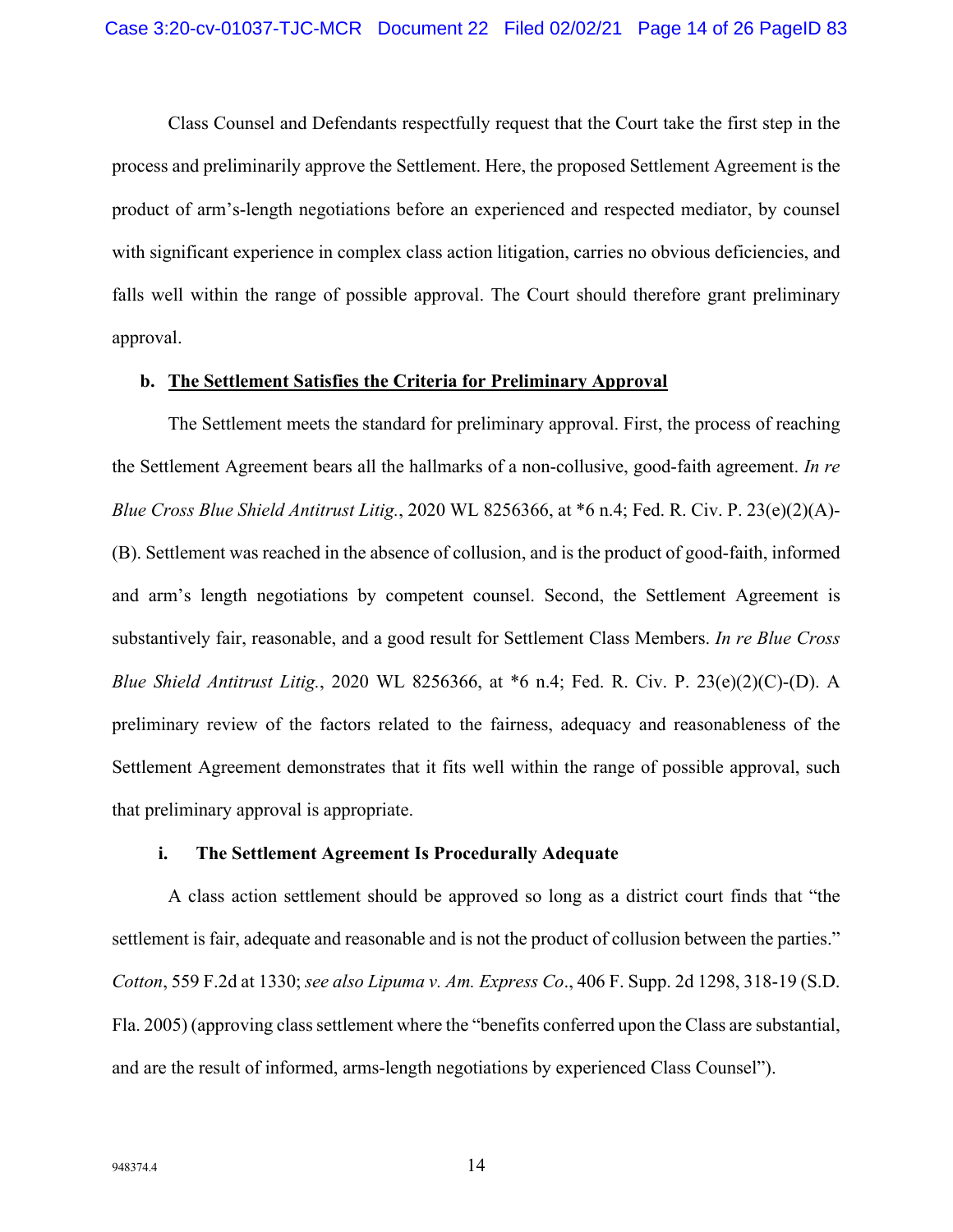The Settlement Agreement here is the result of extensive, arm's-length negotiations between experienced attorneys who are familiar with class action litigation and with the legal and factual issues of this Action. Edelsberg Decl. ¶ 10. The Parties engaged in formal mediation before an experienced and respected mediator. *Id.* ¶ 3. Even before formal mediation, the parties negotiated for months. *Id.* ¶ 4. And following the conclusion of a full-day mediation, the Parties continued to negotiate through the mediator's ongoing efforts until they had reached an agreement in principle on all material terms of the Settlement. There is no question that the mediation and the negotiations were arm's-length and extensive. *See Pierre-Val v. Buccaneers Ltd. P'ship*, No. 8:14- CV-01182-CEH, 2015 WL 3776918, at \*2 (M.D. Fla. June 17, 2015) ("The assistance of an experienced wage and hour class action mediator, James Brown, reinforces that the Settlement Agreement is non-collusive."); *Perez v. Asurion Corp*., 501 F. Supp. 2d 1360, 1384 (S.D. Fla. 2007) (concluding that class settlement was not collusive in part because it was overseen by "an experienced and well-respected mediator"); Fed. R. Civ. P.  $23(e)(2)(B)$ .

Similarly, Plaintiff and Class Counsel have adequately represented the Settlement Class. *See* Fed. R. Civ. P. 23(e)(2)(A). Plaintiff shares the same interests as those of the Settlement Class Members, is prepared and committed to litigate this action vigorously if the Settlement Agreement is not approved, and retained Class Counsel experienced in consumer class action litigation. Compl. ¶ 54. Likewise, Class Counsel are particularly experienced in the litigation, certification, trial, and settlement of nationwide class action cases. *See* Edelsberg Decl. ¶ 11; Ex. 3. Class Counsel zealously represented their client and the Settlement Class Members throughout the presuit investigation and course of months-long negotiations concerning the Settlement Agreement. *Id.* ¶¶ 3-4, 12.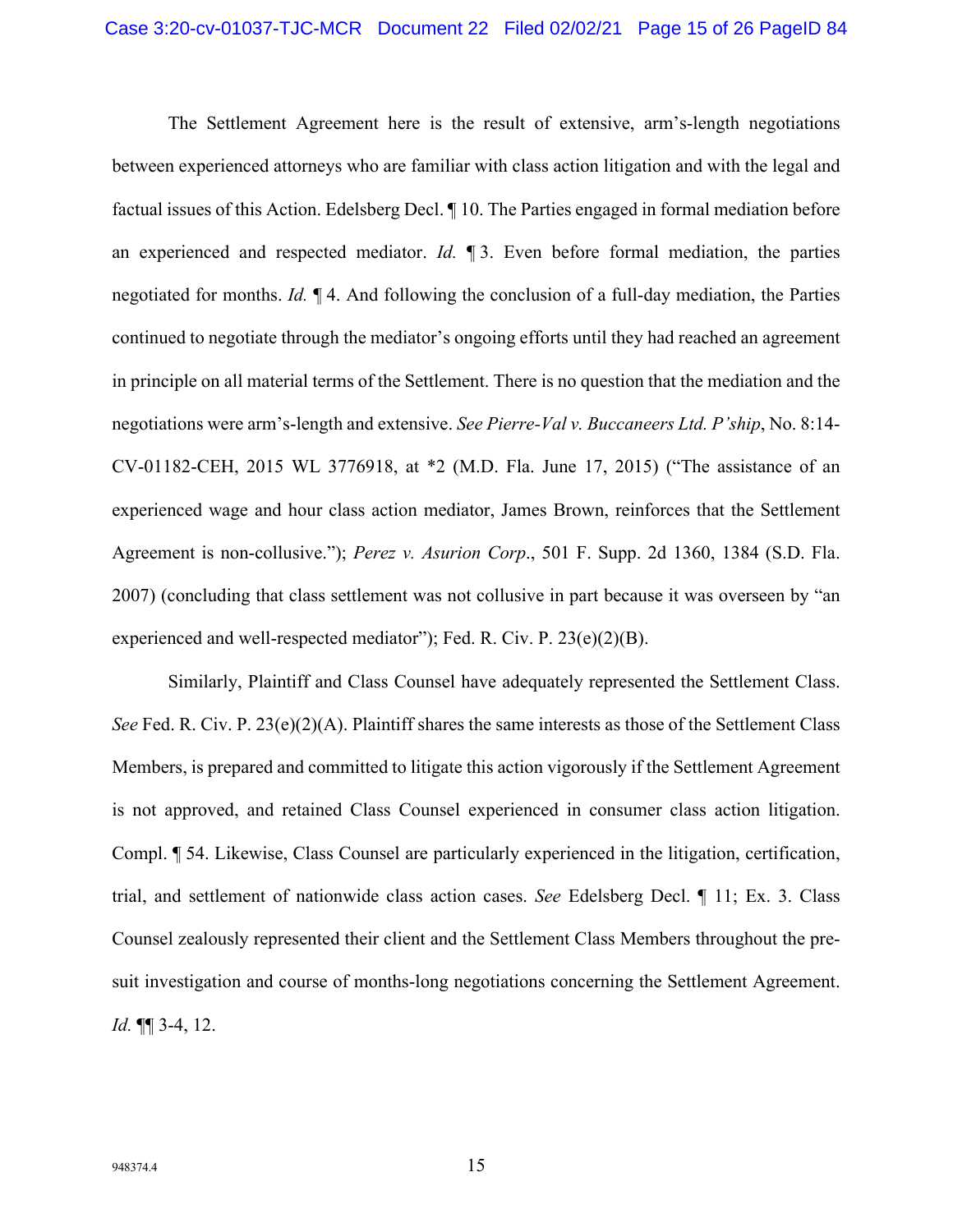In negotiating this Settlement Agreement, Class Counsel had the benefit of years of experience in litigating and settling complex class actions and a familiarity with the facts of the Action. *Id.*  $\parallel$  13. As detailed above, Class Counsel conducted a thorough analysis of Plaintiff's claims. *Id*. ¶ 14. There are no questions about how Defendants labeled the Products here. And Class Counsel obtained and reviewed informal discovery as part of the mediation process, including information about Defendants' sales in dollars and units. *Id.* Class Counsel's review of that discovery, analysis of similar cases, and experience in numerous consumer class actions enabled them to gain an understanding of the evidence related to central questions in the Action and prepared them for well-informed settlement negotiations. *See In re Jiffy Lube Sec. Litig.*, 927 F.2d 155, 159 (4th Cir. 1991) (although "no formal discovery had occurred," the "evidence obtained through informal discovery yielded sufficient undisputed facts to support" settlement's approval); *Lee v. Ocwen Loan Servicing, LLC*, No. 14-CV-60649, 2015 WL 5449813, at \*24 (S.D. Fla. Sept. 14, 2015) ("To avoid squandering the parties' resources, informal discovery can be *preferred* in class settlements.").

#### **ii. The Settlement Agreement Is Substantively Adequate**

The Settlement Agreement is substantively fair because the relief provided to the Class is adequate and because the Settlement treats Class Members equitably relative to each other. *See* Fed. R. Civ. P. 23(e)(2)(C)-(D).

The Settlement Agreement is an excellent result for the Settlement Class. The \$1.8 million cash recovery in this case—in a non-reversionary common fund—is more than reasonable. Any settlement requires the parties to balance the merits of the claims and defenses asserted against the attendant risks of continued litigation and delay. Class Counsel are confident in the strength of the case, but they are also pragmatic in their awareness of the various defenses available to Defendants,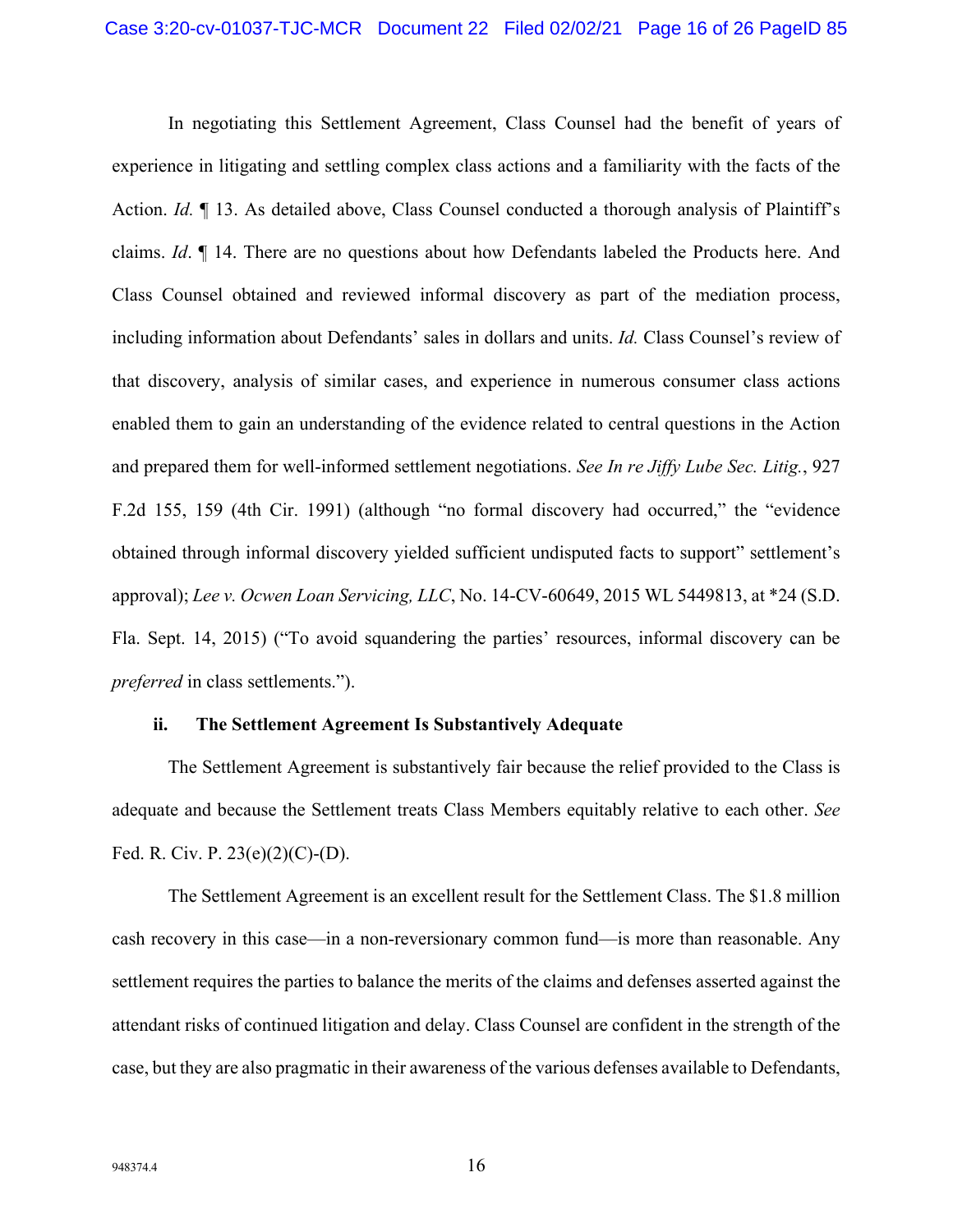and the risks inherent in trial and post-judgment appeal. Edelsberg Decl. ¶ 15; *see also* Fed. R. Civ. P. 23(e)(2)(C)(i). The success of Plaintiff's and Settlement Class Members' claims turns on questions that would arise at class certification, summary judgment, trial and appeal. Class Counsel is aware of two cases with virtually identical infants' acetaminophen products, challenged representations and claims, one of which settled nationwide<sup>[4](#page-16-0)</sup> and the other which prevailed on a motion to dismiss. [5](#page-16-1) However, Class Counsel is also aware of *Lokey v. CVS Pharmacy, Inc.*, No. 20-CV-04782-LB, 2020 WL 6822890, at \*5 (N.D. Cal. Nov. 20, 2020), in which the court determined that as a matter of law, no reasonable consumer could be deceived by the packaging. *Id.* at \*5. While Class Counsel is confident the *Lokey* decision was incorrect and is distinguishable, and that the analysis in *Elkies* and *Youngblood* is better reasoned, the *Lokey* decision highlights the risks of continued litigation. Under the circumstances, Class Counsel appropriately determined that settlement outweighs the risks of continued litigation. Edelsberg Decl. ¶ 16.

When evaluating "the terms of the compromise in relation to the likely benefits of a successful trial . . . the trial court is entitled to rely upon the judgment of experienced counsel for the parties." *Cotton*, 559 F.2d at 1330. "Indeed, the trial judge, absent fraud, collusion, or the like, should be hesitant to substitute its own judgment for that of counsel." *Id.* Courts have determined that settlements may be reasonable even where plaintiffs recover only part of their actual losses. *See Behrens v. Wometco Enters., Inc.*, 118 F.R.D. 534, 542 (S.D. Fla. 1988) ("[T]he fact that a proposed settlement amounts to only a fraction of the potential recovery does not mean the settlement is unfair or inadequate"). "The existence of strong defenses to the claims presented makes the possibility of a low recovery quite reasonable." *Lipuma*, 406 F. Supp. 2d at 1323.

<span id="page-16-1"></span><span id="page-16-0"></span><sup>4</sup> *Elkies v. Johnson & Johnson Servs., Inc.*, Case No. cv-17-7320-GW (C.D. Cal. 2017). 5 *Youngblood v. CVS Pharmacy*, No. 2:20-cv-06251, ECF No. 31 (C.D. Cal. Oct. 15, 2020).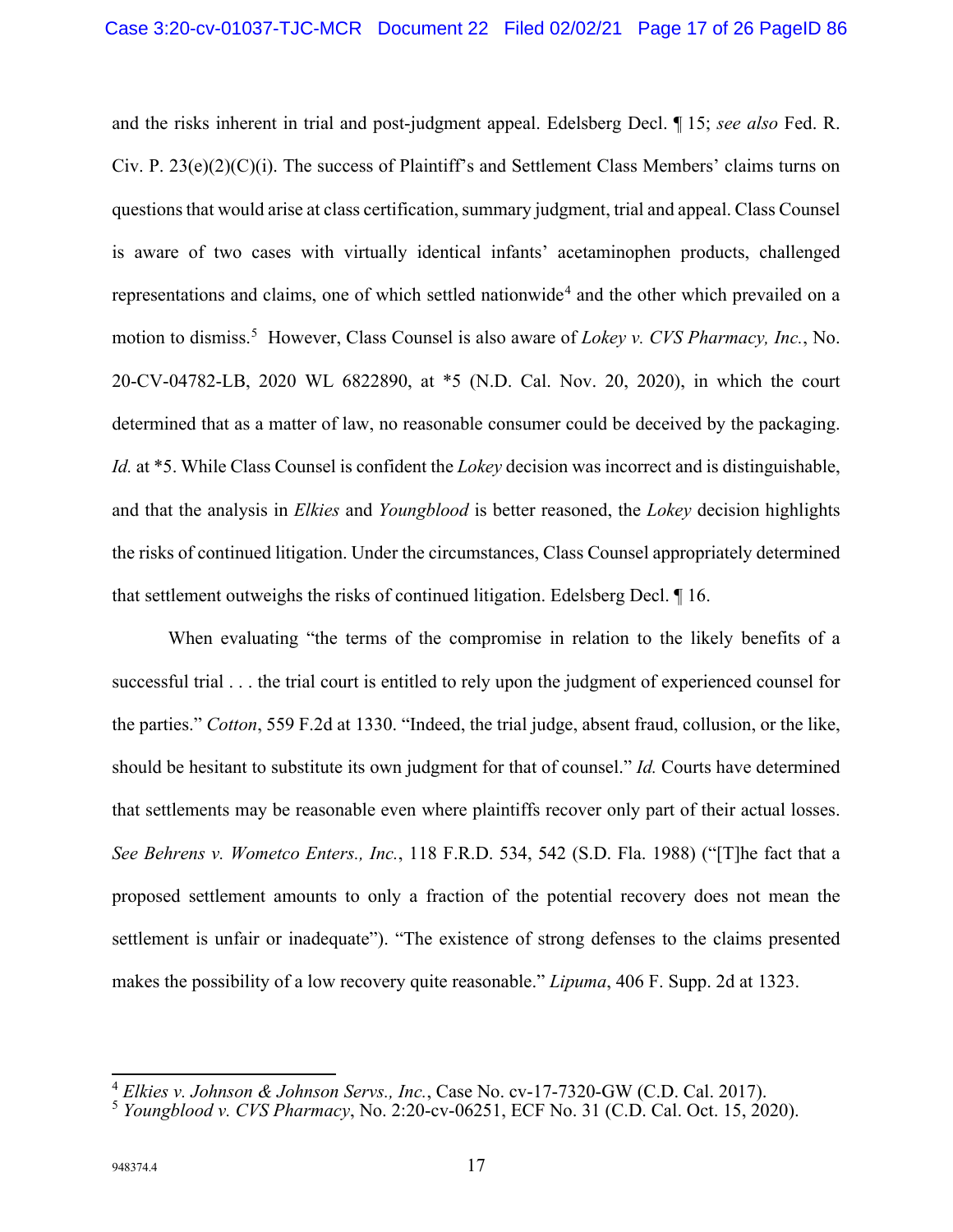That is precisely the case here. Experienced Class Counsel, who participated in a mediation process guided by a former Article III judge and experienced mediator, submit that this Settlement presents an excellent result for the Settlement Class. Class Counsel had the benefit of informal discovery, including relevant sales data. Edelsberg Decl. ¶ 14. Under these circumstances, the Court should confirm Class Counsel's view that the Settlement is fair and reasonable. Further, even if Plaintiff and the Settlement Class prevailed at trial, any recovery could be delayed for years by an appeal. *Lipuma*, 406 F. Supp. 2d at 1322 (likelihood appellate proceedings could delay class recovery "strongly favor[s]" approval of a settlement). This Settlement Agreement provides substantial relief to Settlement Class Members, without further delay.

The other factors under Rule  $23(e)(2)(C)$  likewise support preliminary approval. There will be no difficulties in distributing relief to the Class, since the Parties have agreed to work with an experienced Settlement Administrator, who will provide notice and administer the claims in an efficient, effective, and professional manner, as discussed above. *See* Fed. R. Civ. P.  $23(e)(2)(C)(ii)$ . Class Counsel's application for a Fee Award and Class Representative Service Award to be paid from the Claim Fund will be subject to Court approval, and the Court's eventual decision on those items is analytically distinct from the key question of whether the \$1.8 million common fund is adequate—or more precisely, whether there is "probable cause" to hold a hearing on its fairness. *In re Mid-Atl. Toyota Antitrust Litig.*, 564 F. Supp. at 1384.

Finally, the Settlement Agreement "treats class members equitably relative to each other." Fed. R. Civ. P. 23(e)(2)(D). As discussed above, each Settlement Class Member who submits a claim will receive the same compensation. Specifically, Class Members who submit proofs of purchase will receive a refund of \$1.70 for every Infants' Product they purchased, and Class Members without proofs of purchase will receive a refund of \$1.70 for every Infants' Product they purchased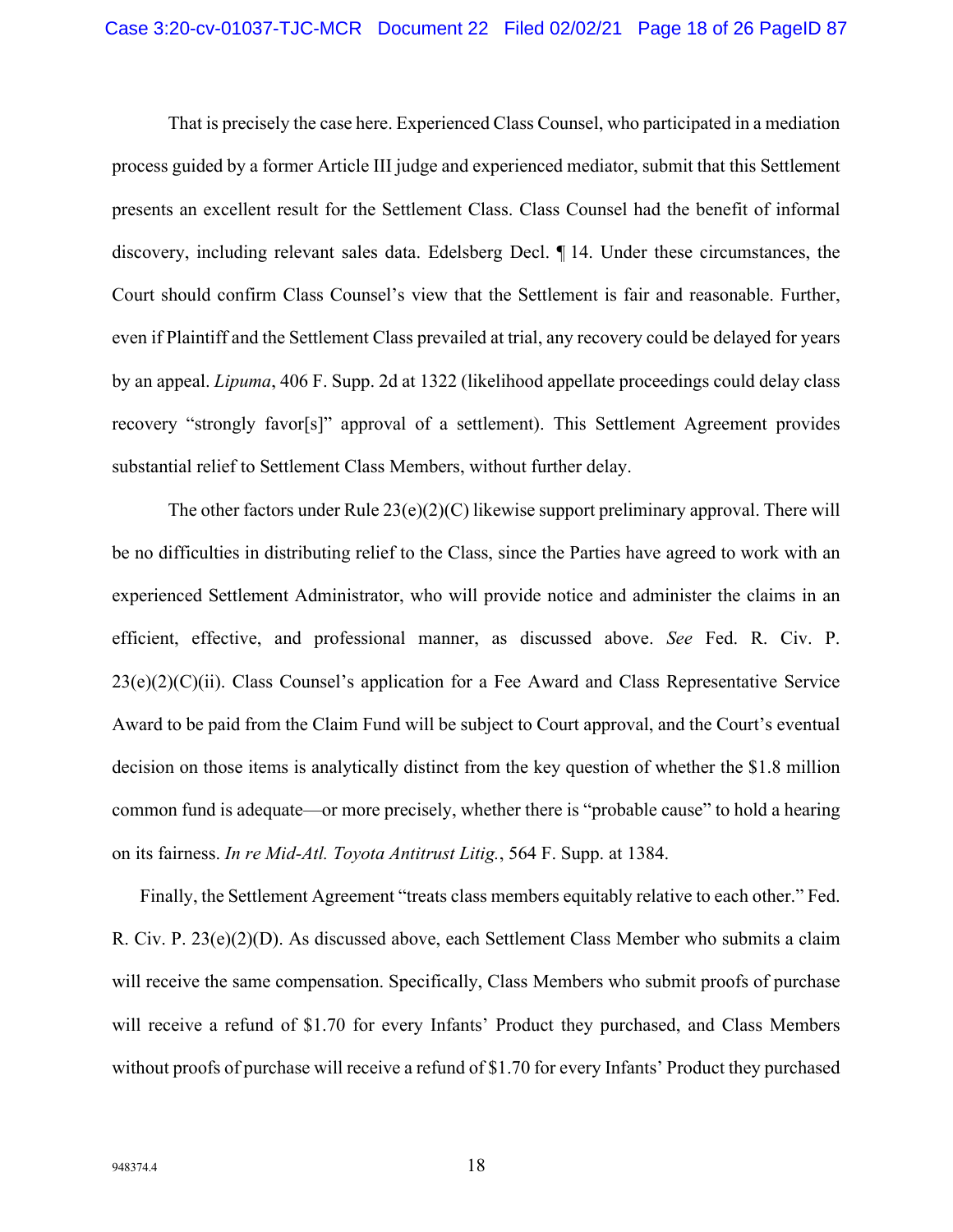up to a total of \$5.10 per household. Agreement  $\S$  5(b)(ii)(4). Those claims are subject to pro rata increase or decrease across the board. *Id.*  $\S$  5(b)(ii)(5)-(6). Further, all class members will benefit from the injunctive relief Plaintiff was able to obtain.

#### **c. Certification of the Settlement Class Is Appropriate**

The Court should conditionally certify the Settlement Class for settlement purposes only. Although the requirements of Rule 23(a) and (b) must be satisfied to certify a settlement class, "a district court need not inquire whether the case, if tried, would present intractable management problems . . . for the proposal is that there be no trial." *Amchem Prods., Inc. v. Windsor*, 521 U.S. 591, 620 (1997). As set forth below, Plaintiff and the Settlement Class satisfy the requirements of Rule  $23(a)$  and  $(b)$ .

## **i. Rule 23(a) Is Satisfied**

Rule 23(a) requires a showing of (1) numerosity, (2) commonality, (3) typicality, and (4) adequacy. Plaintiff and the Settlement Class satisfy these requirements. First, there are thousands of Settlement Class Members throughout the United States, making their joinder impracticable. *See* Fed. R. Civ. P. 23(a)(1); *Kilgo v. Bowman Trans.*, 789 F.2d 859, 878 (11th Cir. 1986) (numerosity satisfied where plaintiffs identified at least 31 class members "from a wide geographical area").

Second, common questions that are capable of class-wide resolution will drive the resolution of the litigation. "Commonality requires the plaintiff to demonstrate that the class members 'have suffered the same injury,'" and the plaintiff's common contention "must be of such a nature that it is capable of classwide resolution – which means that determination of its truth or falsity will resolve an issue that is central to the validity of each one of the claims in one stroke."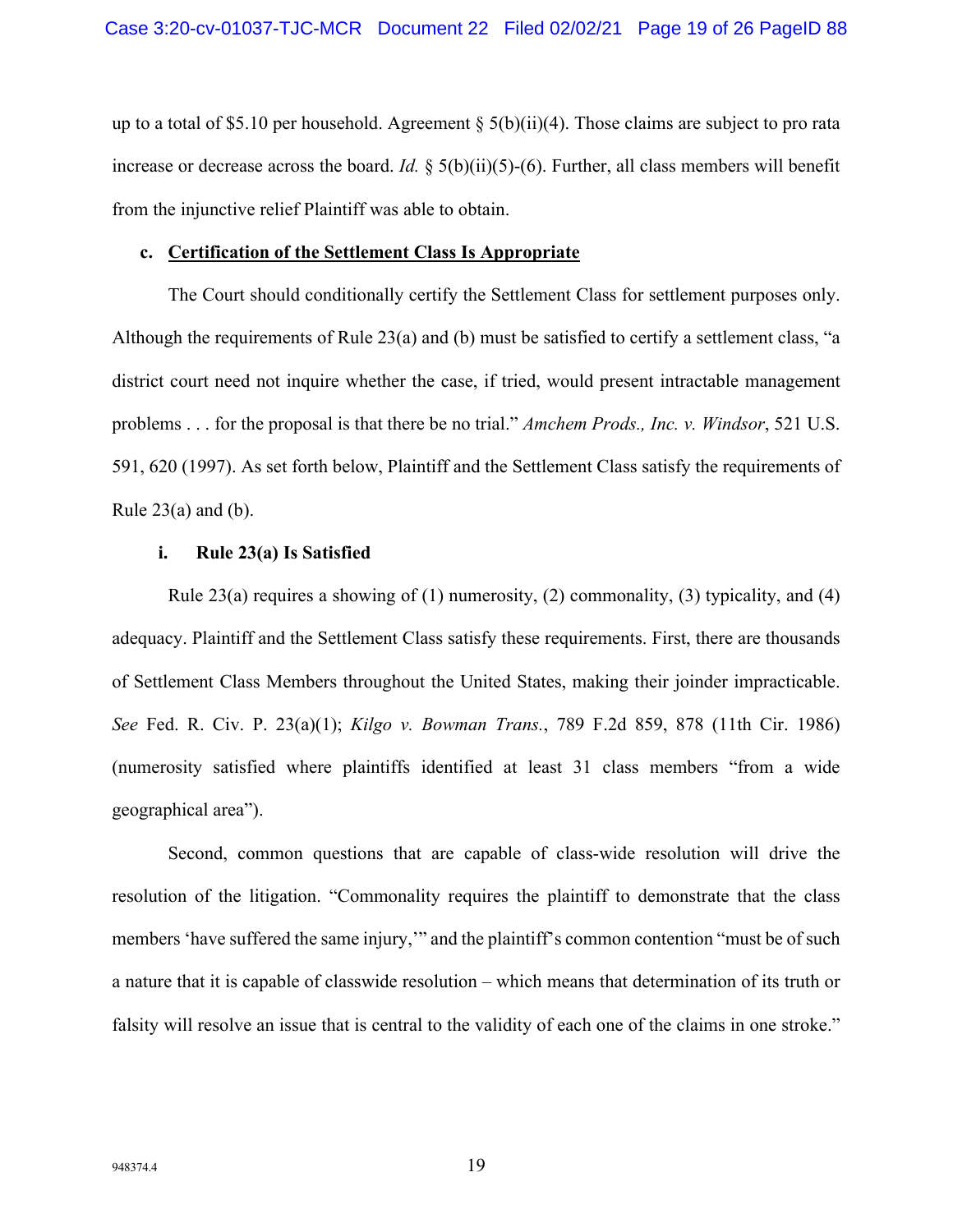*Wal-Mart Stores, Inc. v. Dukes*, 564 U.S. 338, 350 (2011) (citation omitted). "Even a single common question will do." *Id.* at 359 (internal alterations omitted).

The Settlement Class Members' claims depend on the common contention that Defendants deceptively labeled, packaged, and marketed the Infants' Product. All members of the putative class were allegedly injured in the same manner: they were deceived by Defendants' conduct (i.e., the alleged misrepresentations and omissions on the Infants' Product packaging), which caused them to pay too much for a product sold not as advertised. *Davidson v. Apple, Inc.*, No. 16-cv-04942-LHK, 2018 WL 2325426, at \*182 (N.D. Cal. May 8, 2018) (courts "presume class members who purchased products with misleading packaging . . . were exposed to misleading statements on that packaging"). Thus, critical common questions include (1) whether Defendants' labeling, packaging and marketing of the Infants' Product is deceptive to a reasonable consumer; (2) whether Defendants engaged in unfair and deceptive trade practices; (3) whether Defendants breached their warranty; and (4) whether Defendants were unjustly enriched. *See Carriuolo v. Gen. Motors Co.*, 823 F.3d 977, 985-86 (11th Cir. 2016) ("[U]nder FDUTPA, the plaintiff must only establish three *objective* elements: (1) a deceptive act or unfair practice; (2) causation; and (3) actual damages.").

Notably, the reasonable consumer standard is an objective one—meaning it is the same for every class member—and thus ideal for class certification. *Amgen Inc. v. Connecticut Ret. Plans & Tr. Funds*, 568 U.S. 455, 467 (2013). Thus, courts routinely certify the types of claims at issue in this Action. *See, e.g.*, *Carriuolo*, 823 F.3d at 985-89 (class certification of FDUTPA claim proper because deception, injury and causation are all determined by objective standard and common evidence); *In re Checking Account Overdraft Litig.*, 307 F.R.D. 656, 675 (S.D. Fla. 2015) (certifying multi-state unjust enrichment class, including Florida, "where common circumstances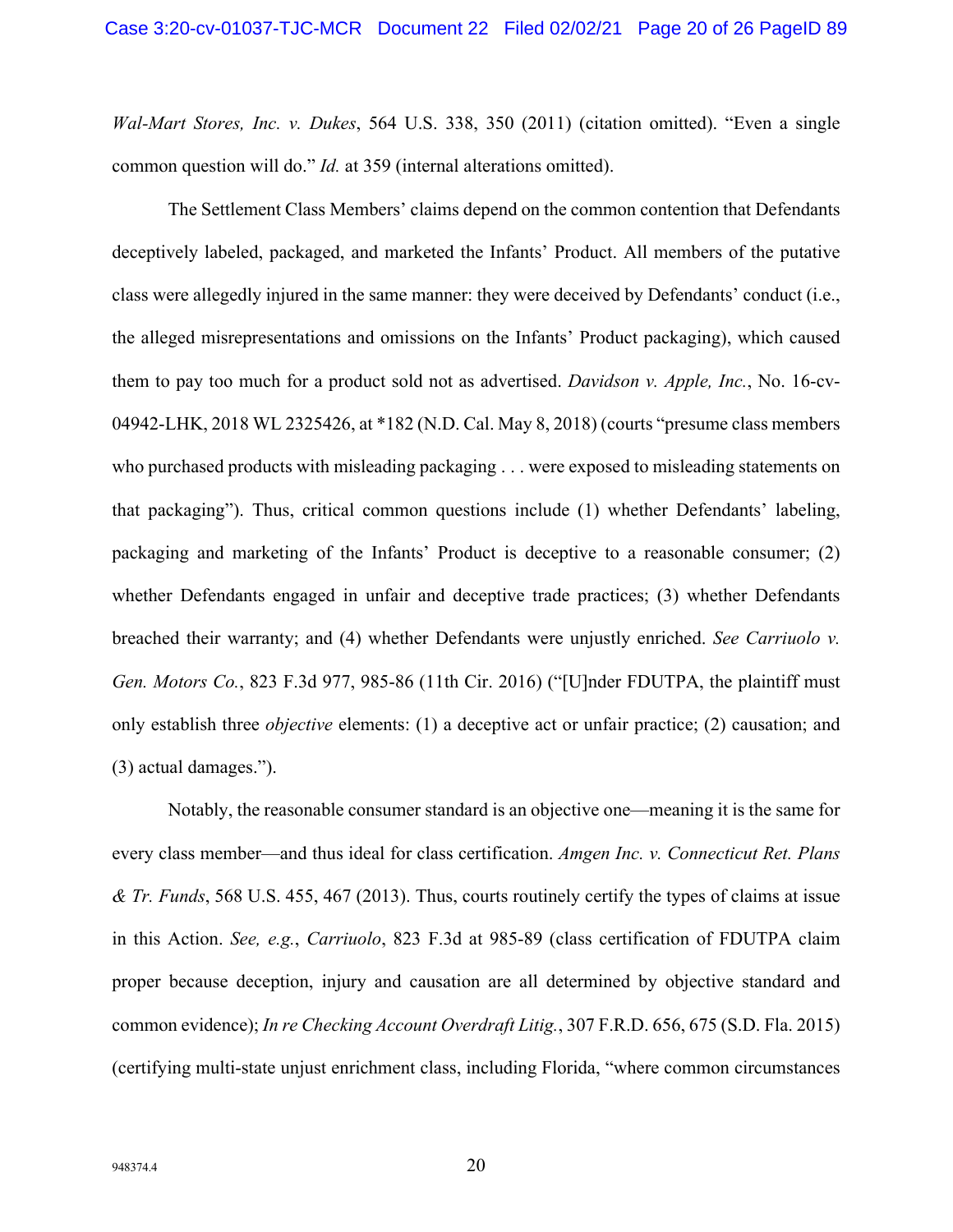bear upon whether the defendant's retention of a benefit from class members was unjust"); *Nelson v. Mead Johnson Nutrition Co.*, 270 F.R.D. 689, 697 (S.D. Fla. 2010) (certifying FDUTPA claim); *see also Nowell*, 372 F. Supp. 3d at 1222 (D.N.M. 2019) ("A breach of warranty presents an objective claim that the goods do not conform to a promise, affirmation, or description."); *Astiana v. Kashi Co.*, 291 F.R.D. 493, 505 (S.D. Cal. 2013) ("Determinations of whether Defendant misrepresented its products and, as a result, whether warranties were breached, are common issues appropriate for class treatment.").

Third, for similar reasons, Plaintiff's claims are reasonably coextensive with those of the Settlement Class Members, such that the typicality requirement is satisfied. *See Kornberg v. Carnival Cruise Lines, Inc.*, 741 F.2d 1332, 1337 (11th Cir. 1984) (typicality satisfied where claims "arise from the same event or pattern or practice and are based on the same legal theory"); *Murray v. Auslander*, 244 F.3d 807, 811 (11th Cir. 2001) (named plaintiffs are typical of the class where they "possess the same interest and suffer the same injury as the class members"). Defendants allegedly packaged and labeled the Infants' Products in a manner that was misleading and deceptive to a reasonable consumer, as a result of which, Plaintiff, like all absent Settlement Class Members, did not receive the Product he paid for and paid too much as a result.

Finally, Plaintiff and Class Counsel also satisfy the adequacy requirement. Adequacy relates to (1) whether the proposed class representative has interests antagonistic to the class; and (2) whether the proposed class counsel has the competence to undertake this litigation. *Fabricant v. Sears Roebuck,* 202 F.R.D. 310, 314 (S.D. Fla. 2001). The determinative factor "is the forthrightness and vigor with which the representative party can be expected to assert and defend the interests of the members of the class." *Lyons v. Georgia-Pacific Corp. Salaried Employees Ret. Plan*, 221 F.3d 1235, 1253 (11th Cir. 2000) (internal quotation marks omitted). Plaintiff's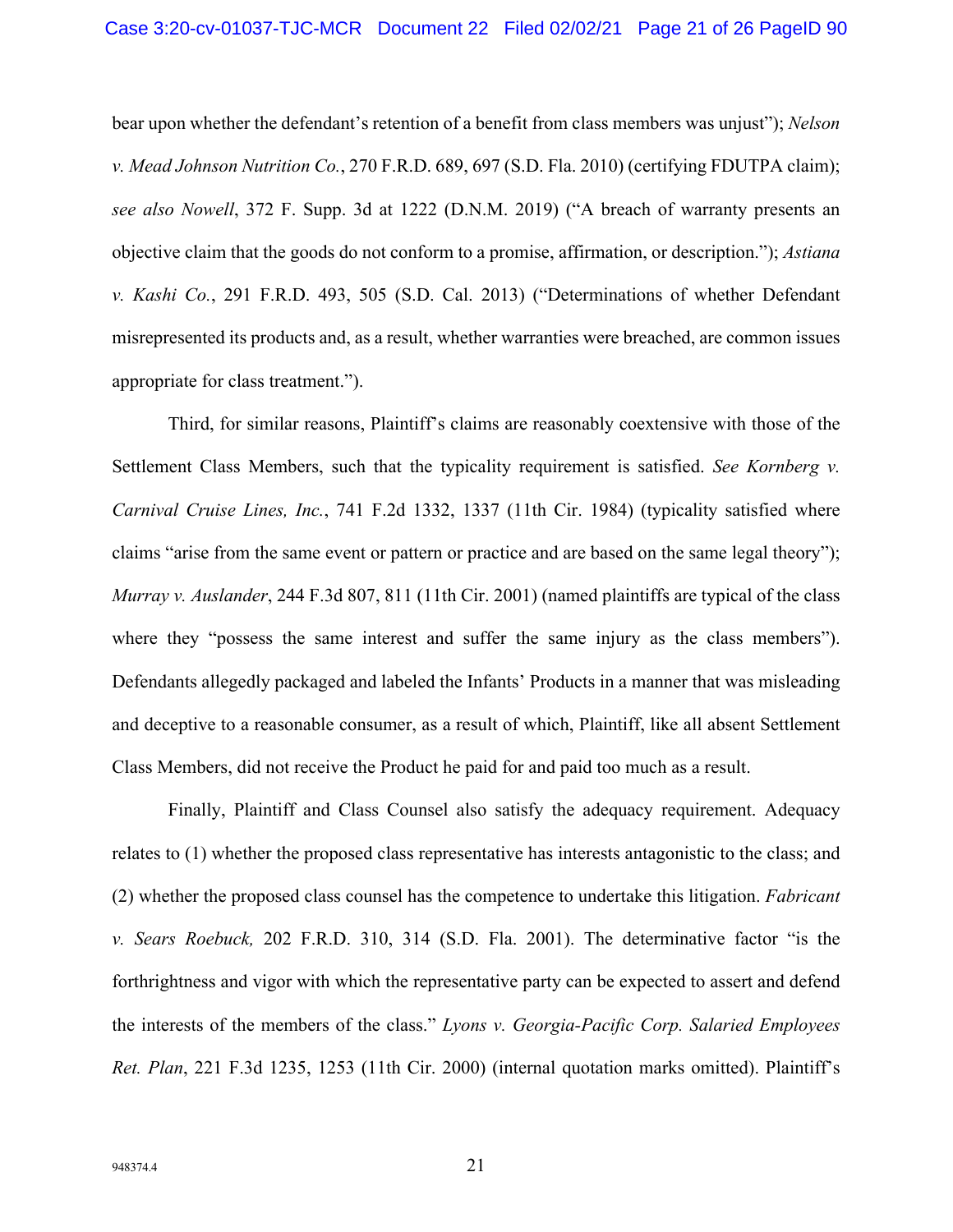interests are coextensive with, not antagonistic to, the interests of the Settlement Class, because Plaintiff and the absent Settlement Class members have the same interest in the relief afforded by the Settlement Agreement, and the absent Settlement Class members have no diverging interests. Compl. ¶ 54. Further, Plaintiff and the Settlement Class are represented by qualified and competent Class Counsel who have extensive experience and expertise prosecuting complex class actions, as reflected in Class Counsel's firm resumes, which are attached as composite **Exhibit 3**.

#### **ii. Rule 23(b)(3) Is Satisfied**

Rule  $23(b)(3)$  requires showing "that the questions of law or fact common to class members predominate over any questions affecting only individual members, and that a class action is superior to other available methods for fairly and efficiently adjudicating the controversy." However, in the settlement context, manageability concerns are not considered. *Amchem*, 521 U.S. at 620.

Rule  $23(b)(3)$  requires that "[c]ommon issues of fact and law . . . has [ve] a direct impact on every class member's effort to establish liability that is more substantial than the impact of individualized issues in resolving the claim or claims of each class member." *Sacred Heart Health Sys., Inc. v. Humana Military Healthcare Servs., Inc*., 601 F.3d 1159, 1170 (11th Cir. 2010) (internal quotation marks omitted). Plaintiff readily satisfies the Rule 23(b)(3) predominance requirement because liability questions common to all Settlement Class members substantially outweigh any possible issues that are individual to each Settlement Class member. As discussed above with regard to commonality, the central questions to the resolution of this litigation turn on the objective question of whether a reasonable consumer would have been deceived or misled by Defendants' labeling and packaging of the Infants' Products. Courts routinely find predominance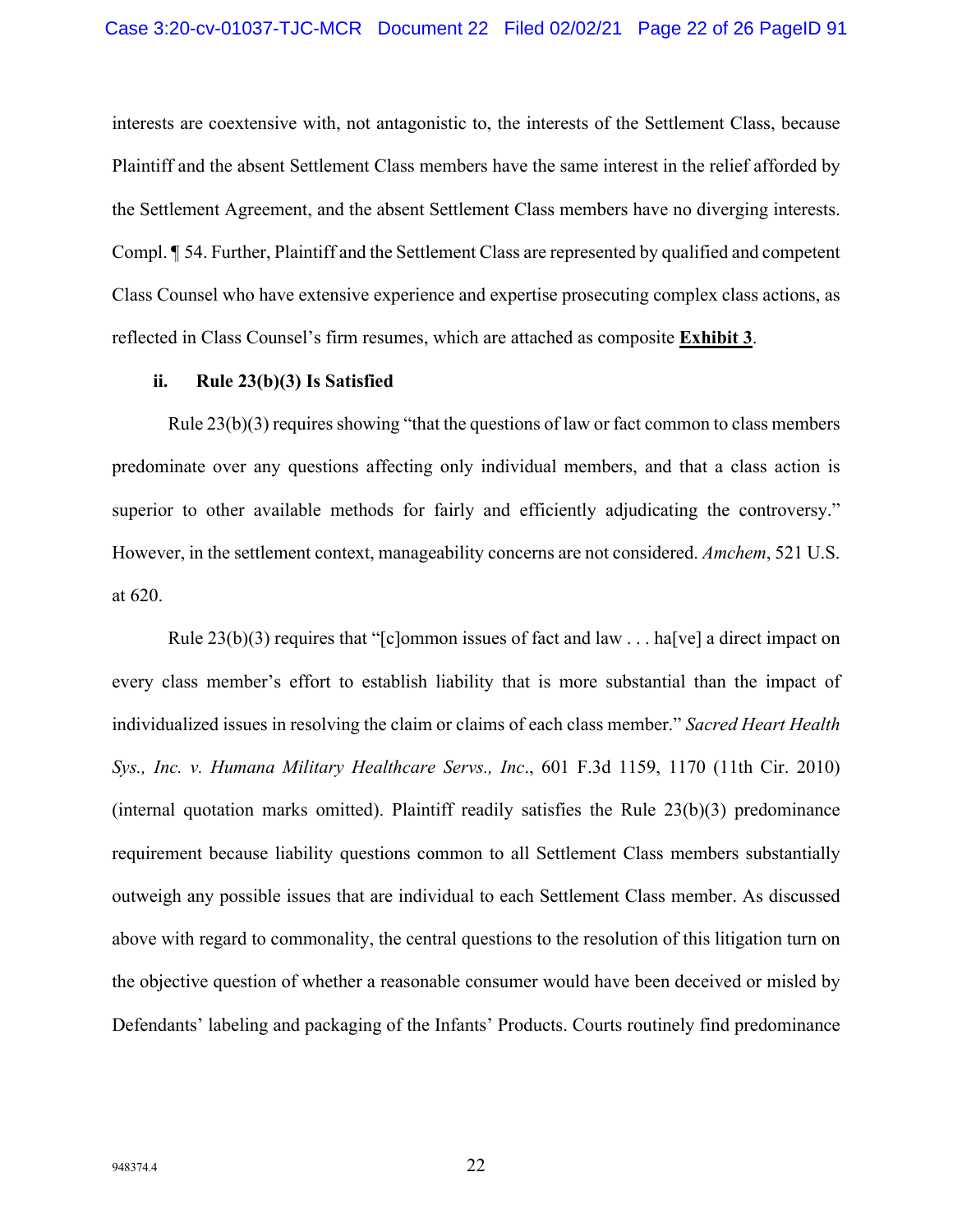met and certify such claims for class treatment. *See, e.g.*, *Carriuolo*, 823 F.3d at 985-89; *In re Checking Account Overdraft Litig.*, 307 F.R.D. at 675; *Nelson*, 270 F.R.D. at 697.

The fact that common issues predominate also weighs in favor of a finding of superiority. *Nelson*, 270 F.R.D. at 698. Further, Plaintiff and Settlement Class Members possess negative-value claims, which militates in favor of superiority. *See Dickens v. GC Servs. Ltd. P'ship*, 706 F. App'x 529, 538 (11th Cir. 2017) ("[T]he high likelihood of a low per-class-member recovery militates in favor of class adjudication."); *Carnegie v. Household Int'l, Inc.*, 376 F.3d 656, 661 (7th Cir. 2004).

#### **d. The Court Should Approve the Proposed Notice Program**

Notice must be provided "in a reasonable manner to all class members who would be bound by the proposal." Fed. R. Civ. P.  $23(e)(1)(B)$ . The best practicable notice is that which is "reasonably calculated, under all the circumstances, to apprise interested parties of the pendency of the action and afford them an opportunity to present their objections." *Mullane v. Cent. Hanover Bank & Trust Co*., 339 U.S. 306, 314 (1950). To satisfy this standard, "[n]ot only must the substantive claims be adequately described but the notice must also contain information reasonably necessary to make a decision to remain a class member and be bound by the final judgment or optout of the action." *Twigg v. Sears, Roebuck & Co*., 153 F.3d 1222, 1227 (11th Cir. 1998) (internal quotation marks omitted).

The Notice Program satisfies all of these criteria. The Notice Program is designed to reach a high percentage of Settlement Class Members. *See* Agreement Ex. B (Notice Plan). The Notice Program will inform Settlement Class Members of the substantive terms of the Settlement Agreement. *See* Agreement Ex. E (Class Notice). It will advise Settlement Class members of their options for remaining part of the Settlement Class (including submitting a claim, objecting, or both). *Id.* The Notice Program further explains that a Settlement Class Member may object to the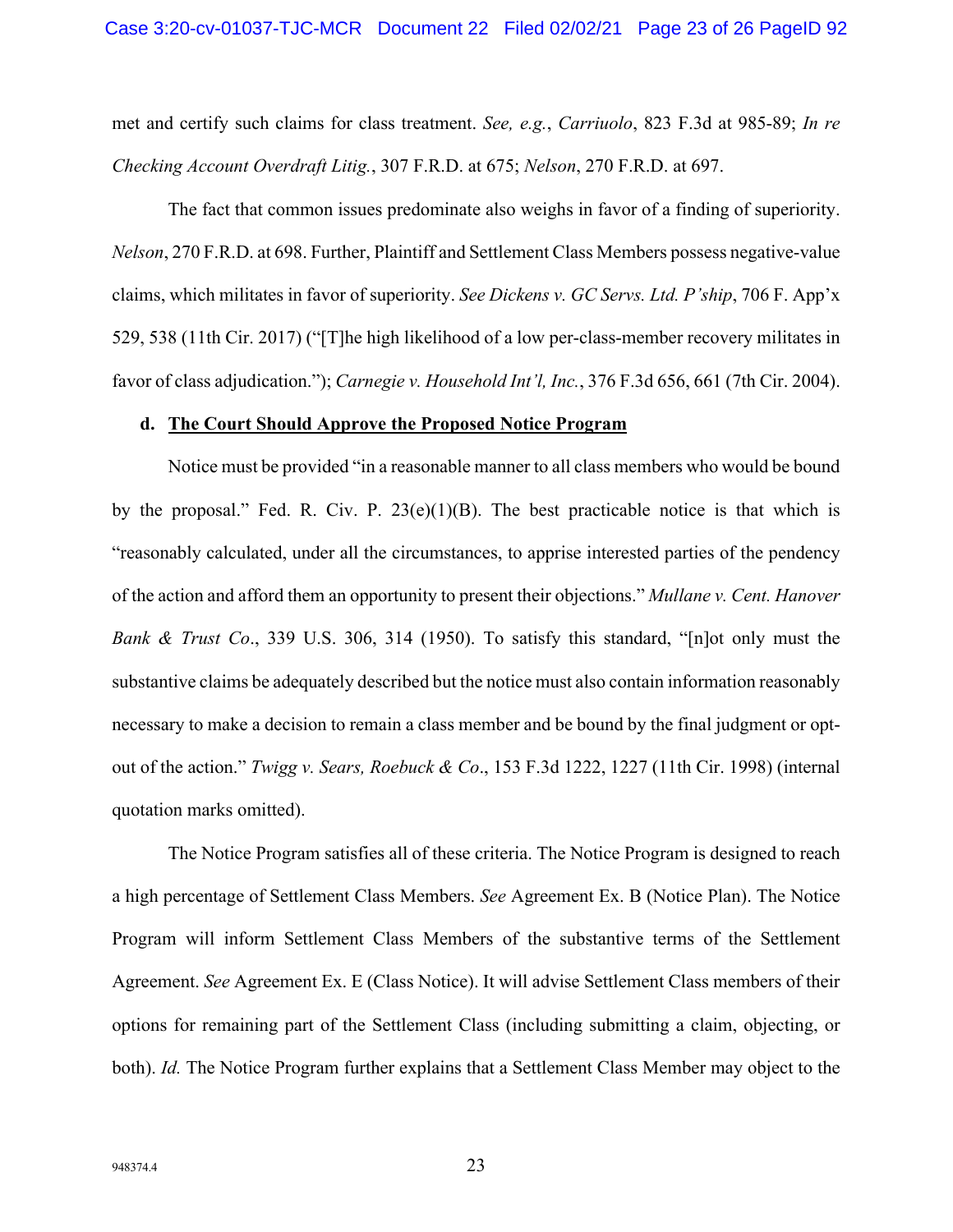Settlement, the requested Fee Award, the requested Class Representative Service Award, or any combination thereof. *Id.* Notice will be provided in plain language, in both English and Spanish. Agreement §§ 2(ss), 7(c)-(d). Therefore, the Court should approve the Notice Program and the form and content of the Notices.

# **V. PROPOSED SCHEDULE OF EVENTS**

In connection with Preliminary Approval of the Settlement Agreement, the Court should also set a date and time for the Final Approval Hearing. Other deadlines in the Settlement Agreement approval process, including the deadlines for requesting exclusion from the Settlement Class or objecting to the Settlement Agreement, will be determined based on the date of the Final Approval Hearing or the date on which the Preliminary Approval Order is entered. Class Counsel propose the following schedule:

| <b>Event/Deadline</b>                                                                                                                                                                                          | Date                                                                                   |
|----------------------------------------------------------------------------------------------------------------------------------------------------------------------------------------------------------------|----------------------------------------------------------------------------------------|
| Deadline for case website and toll-free hotline to<br>go live                                                                                                                                                  | [no later than 10 days after Court's entry<br>of Preliminary Approval Order]           |
| Deadline to commence notice program                                                                                                                                                                            | [no later than 12 days after Court's entry<br>of Preliminary Approval Order]           |
| Deadline for Requests for Exclusion to be<br>postmarked                                                                                                                                                        | [17 days before the Final Approval]<br>Hearing]                                        |
| Deadline for Objections to be filed with the Court<br>and served upon Class Counsel and Defendants'<br>Counsel                                                                                                 | days before the Court's Final<br>$\lceil 17 \rceil$<br>Approval Hearing]               |
| Deadline for Claim Forms to be postmarked or<br>submitted online                                                                                                                                               | from Court's<br>entry of<br>$\lceil 100 \rceil$<br>days<br>Preliminary Approval Order] |
| Deadline for Class Counsel to file a Motion<br>seeking a Fee Award                                                                                                                                             | [21 days prior to Objection Deadline]                                                  |
| Deadline for Plaintiffs to file a response to any<br>objections                                                                                                                                                | [7 days prior to Final Approval Hearing]                                               |
| Dollar General shall submit a report to the Court<br>confirming notices pursuant to 28 U.S.C. $\S 1715$<br>were sent.                                                                                          | [7 days prior to the Final Approval]<br>Hearing]                                       |
| Claim Administrator shall file a declaration or<br>affidavit with the Court that: (i) includes a list of<br>those persons who have opted out or excluded<br>themselves from the Settlement; and (ii) describes | [5 days prior to the Final Approval]<br>Hearing]                                       |